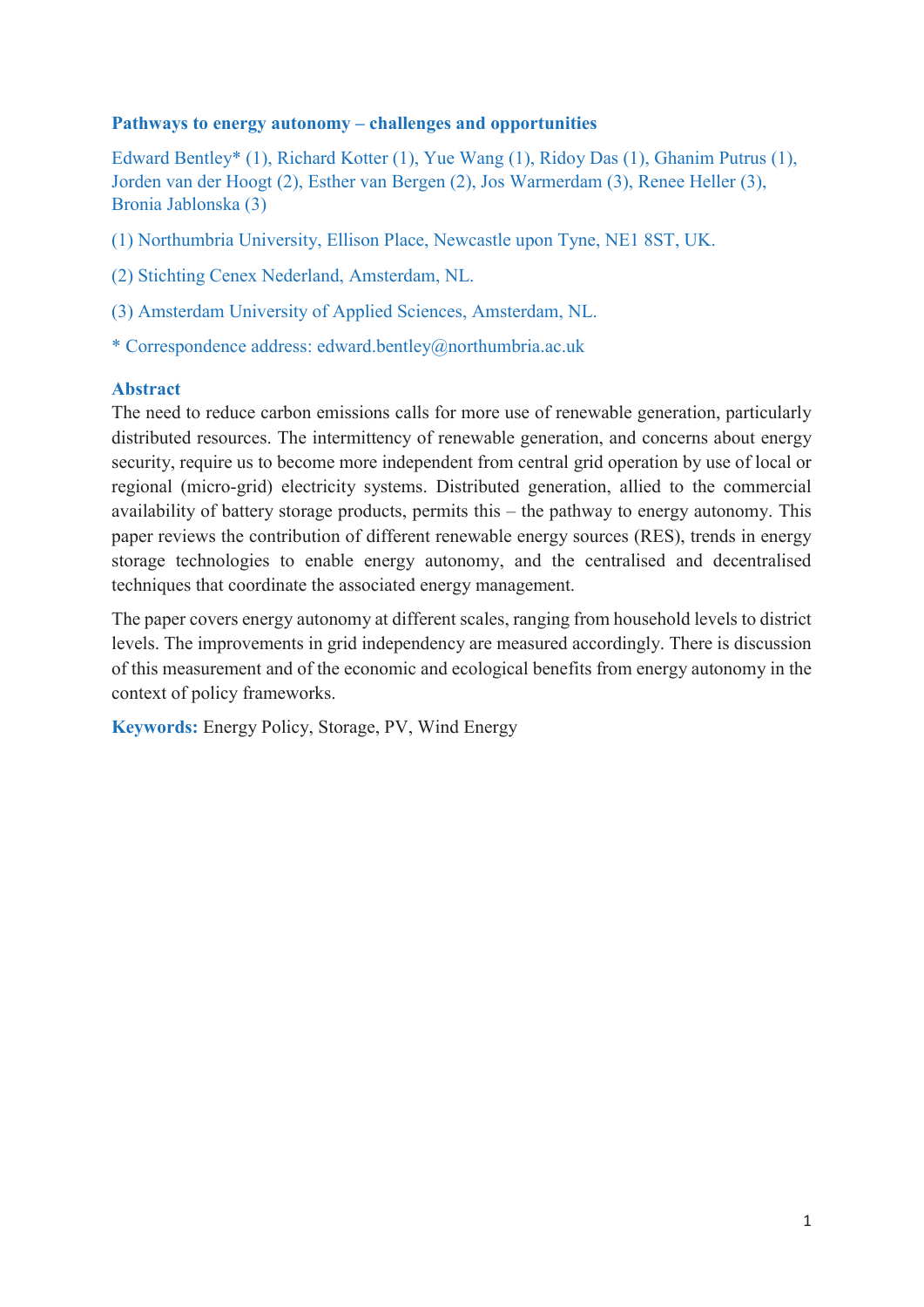### **List of Abbreviations**

| <b>ADSM Active Demand-Side Management</b> | ICE internal combustion engine                 |
|-------------------------------------------|------------------------------------------------|
| ANN artificial neural network             | ICT information and communications             |
| BESS battery energy storage system        | technology                                     |
| BCR benefit cost ratio                    | LCOE levelized costs of electricity            |
| CAES compressed air energy storage        | LOLE loss of load expectation                  |
| CHP combined heat and power               | MCHP micro combined heat and power             |
| COE cost of energy                        | MDMP ratio of maximum power demand to          |
| DR demand response                        | maximum PV output                              |
| DG distributed generation                 | MDP Markov decision process algorithm          |
| <b>DNO Distribution Network Operator</b>  | MG micro grid                                  |
| DSM demand side management                | <b>NEEAP National Energy Efficiency Action</b> |
| <b>EA Energy Autonomy</b>                 | Plans                                          |
| ECS energy capacitor system               | NPV Economic net present value                 |
| EDLC electric double layer capacitor      | POPF probabilistic optimal power flow          |
| <b>EMS Energy Management System</b>       | PAC pumped hydro accumulation storage          |
| EPCI public institution for intercommunal | PHEV plug in hybrid electric vehicle           |
| cooperation                               | PV photovoltaic generation                     |
| ESS energy storage system                 | RES renewable energy sources                   |
| <b>ETC Ecological Transition Contract</b> | SAEV shared autonomous electric vehicle        |
| EUCAD European Unit Commitment and        | <b>SG Smart Grid</b>                           |
| Dispatch                                  | SNPV simple net present value                  |
| <b>EV Electric Vehicle</b>                | TEMS transactive energy management system      |
| FCEV fuel cell electric vehicles          | ToU Time of use                                |
| FiT Feed-in Tariff                        | <b>TSO Transmission System Operators</b>       |
| FFR Firm Frequency Response               | V2H Vehicle to House                           |
| FPSP flexible-possibilistic stochastic    | V <sub>2G</sub> Vehicle to Grid                |
| programming                               | <b>ZEB Zero Energy Building</b>                |
|                                           |                                                |

## **1. Introduction**

In 1882 Edison built the first centralized DC generating station in New York to supply electrical power more cheaply and efficiently than could be provided by a stand-alone plant for each consumer. In 1870 the engineer and industrialist Lord Armstrong had installed an isolated DC hydroelectric plant at his rural house Cragside in the UK. Both supply approaches, central and stand–alone generation, have been available since then. With the development of AC technology by Tesla in the late 1880s it became possible to transmit power over long distances with relatively low losses, impossible with Edison's DC system with its fixed low voltage output.

The AC system developed into national grids where a few large efficient central stations produced most of a nation's power, distributed at high voltage to minimise resistive  $I^2R$  losses. Some isolated locations (e.g. islands) still needed to generate their own power because of the cost of grid connection. At the end of the 20<sup>th</sup> century, new technologies such as cost-efficient photovoltaic generation (PV) and wind power challenged the grid model. Money could be saved in some cases by local generation for local consumption (also called self-consumption),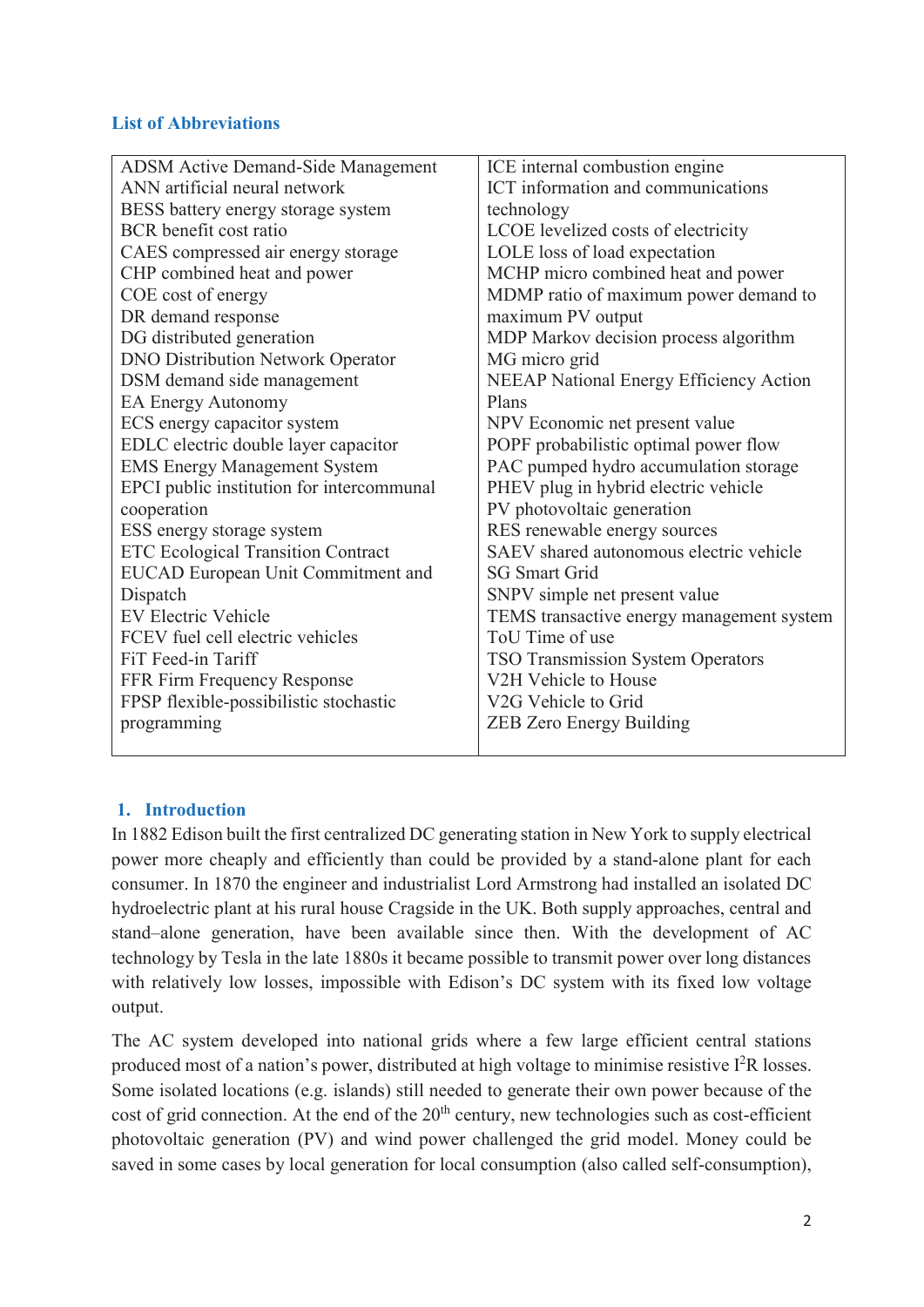with local storage if necessary, avoiding the costs and losses of grid connection. The term Energy Autonomy (EA) in an electrical context means the degree to which local generation for local consumption can replace grid power. EA can range from 100% (total autonomy) to zero (full grid dependency).

The reduction in the costs of PV can make EA economic at a local level. Levelized Costs of Electricity (LCOE) of PV in Germany (about 12€ct/kWh) are less than German domestic electricity charges (about  $30\epsilon ct/kWh$ ) [1]. In the UK the average 2018 domestic electricity price was £0.151/kWh [2]. Assuming German levels of cost of PV generation, EA is now potentially profitable in the UK. Since March 2019 the UK Feed-in Tariff (FiT) has been discontinued for new entrants, but a 4kWp system installed in the UK with no FiT payments but with current export payments of 5.24 p/kWh would yield a rate of return of 4.85% [3], more than the cost of the installation from mortgage funding. Where possible it is now rational to use PV at home rather than to export it to the Grid, since in the UK one would save £0.151/kWh on power costs and sacrifice the export payment of £0.0524/kWh. Storage costs in 2018 are in excess of \$0.124/kWh [4], suggesting that the economics of storage-based EA may be problematic.

A combination of central and stand-alone generation, distributed generation (DG), offers a framework within which money may be saved and energy from renewable energy sources (RES) used more fully since some renewably generated energy can often be consumed at the point of generation and a surplus can usually be exported via the grid. Security of supply can be increased.

Reasons for adoption of full or partial EA include:

- Energy security (EU/national/city), as much of the fossil fuel consumed in Europe is imported from politically unstable areas of the world, and supplies are at risk from war, terrorist activity and political decisions made abroad.
- In some cases grid connection is not feasible; notably in islands, remote areas, a lack of grid availability, or a lack of access to a grid for political reasons.
- Measures to promote EA often have the useful side effect of reducing the peak demand for power in the area concerned (peak shaving) which will tend to benefit the Distribution Network Operator (DNO).
- Direct use of RES, since with the reduction in the price of PV and wind generation, consumers and local communities may save money compared to the consumption of grid electricity; especially with the widespread availability of FiT and other incentives for RES.
- Transmission System Operators (TSO) are sometimes able to use RES to provide energy for balancing services.
- A sense of local community and empowerment follows from taking part in a joint RES scheme for mutual benefit.
- Area wide adoption of RES can be an appropriate use since the sources are usually low in energy density and may be more economic to operate at a community or regional level with partial or complete EA than at a household level.  $CO<sub>2</sub>$  emissions will be reduced as a byproduct, an additional incentive to adopt EA.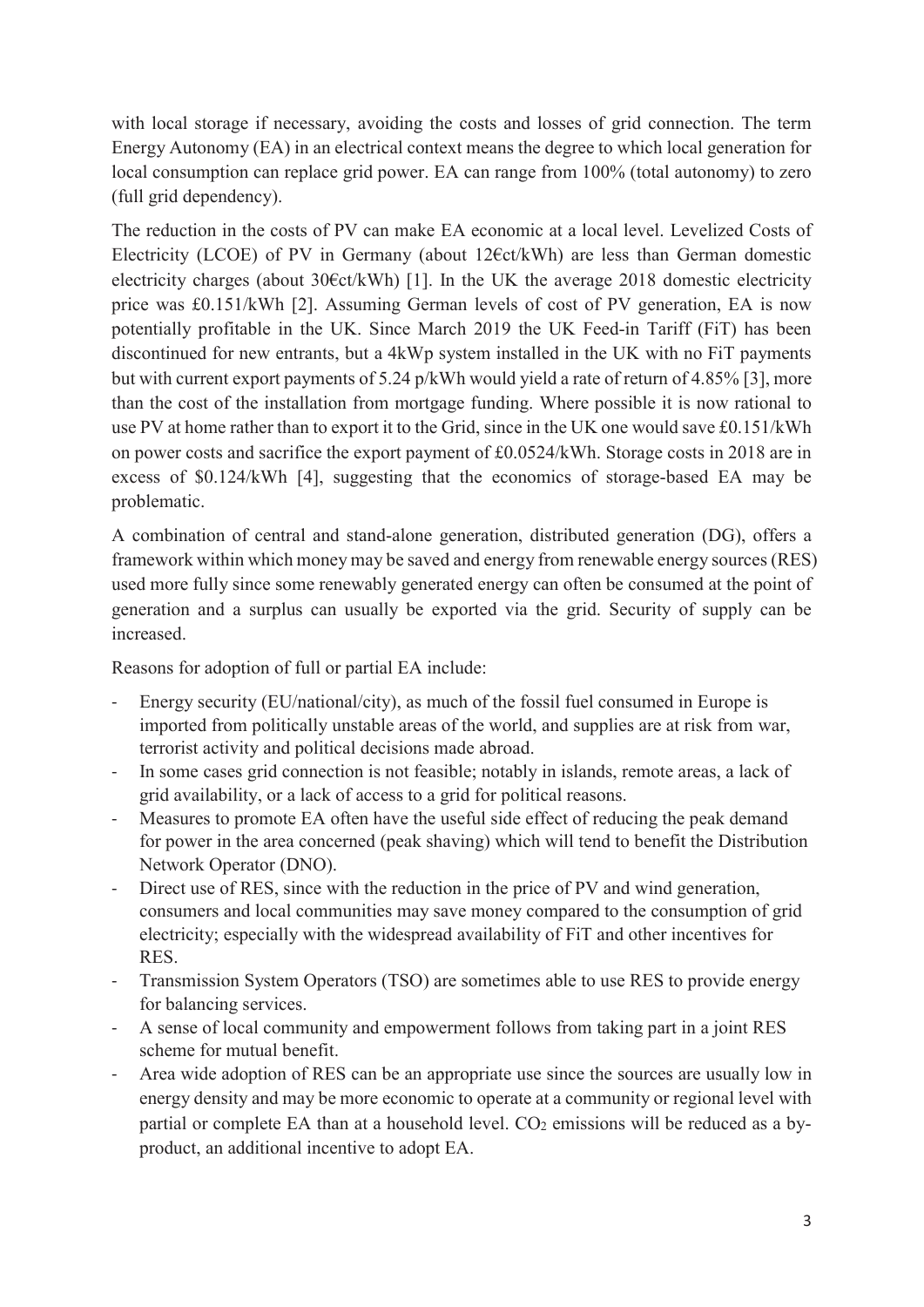The elements necessary to provide EA are the local generation system (diesel generators, biofuel or RES such as hydro, solar, wind, tidal, biomass and geothermal), the electricity demand and the electrical storage system; often also information and communications technology (ICT). The generation system aims to satisfy the internal demand, reducing grid absorption. This creates two arguments for a DG investment: electricity cost reduction and potential  $CO<sub>2</sub>$  emission savings. The investment payback is via electricity cost savings and any offered subsidies for RES including available FiT for export of energy to the grid.

A certain degree of EA may be already available through direct consumption, but further improvements may often be achieved by combining the generation system with an energy storage system (ESS) such as a stationary battery (BSS). Specifically for RES, which are intermittent and sometimes unpredictable, a BSS can store surplus energy in order to return it when there is a shortage of electricity. Electric Vehicle (EV) batteries can substitute for conventional BSS via Vehicle to Grid storage (V2G) or Vehicle to House (V2H) via bidirectional charging. Dubarry et al [5] find that battery charging/discharging for the autonomous system usually causes extra battery degradation. The costs of V2G must be compared with the cost savings from increased EA.

This paper reviews studies conducted on micro-grids and DG which aim to optimize EA. The emphasis is on a definition of EA as this determines the resulting outputs. The factors that influence the overall degree of EA (the self-consumption percentage of local generation that supplies the demand) or the self-sufficiency (the percentage of demand that is supplied by local generation) are the focus.

The concept of EA may be considered within a context where there is significant DG and ESS deployment, and concerns about energy security. EA has been equated to energy selfsufficiency [6] defined as the "ability of an energy system to function (or have the ability to function) fully, without the need of external support in the form of energy imports through its own local energy generation, storage and distribution systems". Here discussion will be restricted to electrical EA. This refers to a restricted 'local' geographical area, and so the degree to which the electricity demand of an area is supplied by generation within that area. A distinction [7] may then be made between net EA, with aggregate power supply and demand balanced over the year, and complete EA, which requires that an area can satisfy its instantaneous power demands throughout the year without a grid connection.

Luthander et al provide [8] two definitions: self-consumption and self-sufficiency defined in Equations (1) and (2) and Table 1.

C represents the consumption directly supplied by RES generation in kWh.

B is the surplus RES generation energy after meeting the local demand in kWh.

A represents local consumption not directly supplied by RES in kWh.

$$
Self_{\text{con}} = \frac{c}{B + c} \qquad (1)
$$
\n
$$
Self_{\text{out}} = \frac{c}{A + c} \qquad (2)
$$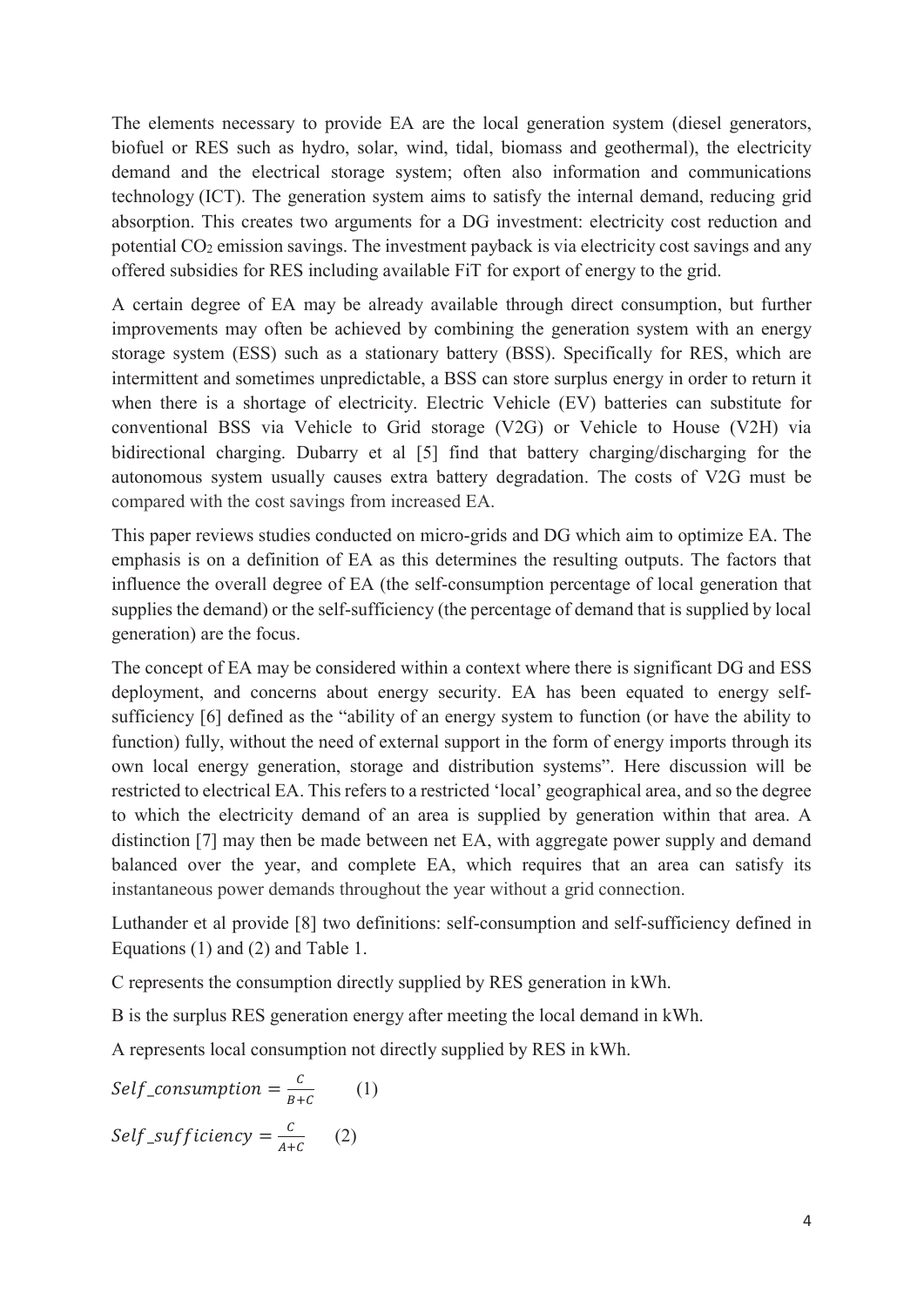Self-consumption / Self-sufficiency is therefore the ratio of the total load demand  $(A+C)$  to total generation (B+C) which determines the relative values of achievable self-consumption and self-sufficiency for a particular system. The factors that influence self-consumption and self-sufficiency include the relative sizes of RES generation and demand profiles. If the surplus RES generation increases but the consumption directly supplied by RES generation is unaltered, the self-consumption decreases; whereas the self-sufficiency either increases or remains unchanged [8]. When the self-consumption corresponds to the self-sufficiency, e.g. for a building in which generation equals the load, a Net Zero Energy Building (ZEB) results.

Time resolution is important because a lower resolution leads to an overestimation of selfconsumption: the fluctuations are averaged, so part of the mismatch between generation and load is ignored. If an annual basis is used then overproduction during summer is compensated by overconsumption during winter. RES market value will be measured wrongly if the temporal resolution is inadequate [9].

Table 1 Self-Consumption and Self-Sufficiency

| Self-       | consumption directly supplied by RES generation/ total generation                  |
|-------------|------------------------------------------------------------------------------------|
| Consumption |                                                                                    |
|             | Self-Sufficiency consumption directly supplied by RES generation total load demand |

# **2. Methodologies for enhanced energy autonomy**

Methods exist to increase self-consumption and self-sufficiency. Self-sufficiency is already improved with the installation of a PV system in a household. The aid of an ESS may assist further. As noted by Luthander et al [8] ESS can enable load shifting, thus increasing the level of self-consumption. Common technologies include batteries, flywheels, compressed air energy storage (CAES), fuel cells, pumped hydro storage, and super capacitors. An alternative is demand side management (DSM), influencing consumption to modify the shape of the load profile to better match generation.

Luthander et al [8] analysed methods of increasing self-consumption, with BSS of 0.5-1 kWh per kW of PV it increased between 13% and 24%. Increased battery capacity non-linearly increases self-consumption. DSM increases self-consumption by 2-15% according to the PV system size. The control strategy used affects the maximum level of self-consumption. If the battery is charged simply when there is a PV production surplus and discharged when the consumption is higher, the level of self-consumption increases. But, once the battery is fully charged the subsequent part of the peaks is not reduced. It may be better to charge the battery at a lower rate for a longer period when a larger storage battery may be required.

The influence of social-economic and technical behaviours on EA has been evaluated in social communities [6]. The main influences are degree and scale of EA, ability to match demand with supply, and the importance of political and socio-economic factors. The scale of the system determines the number and range of the stakeholders, the available resources and the available decision-making processes. The motivation of achieving EA has to be compared with the financial and technological barriers. Hence, with grid connection available there is an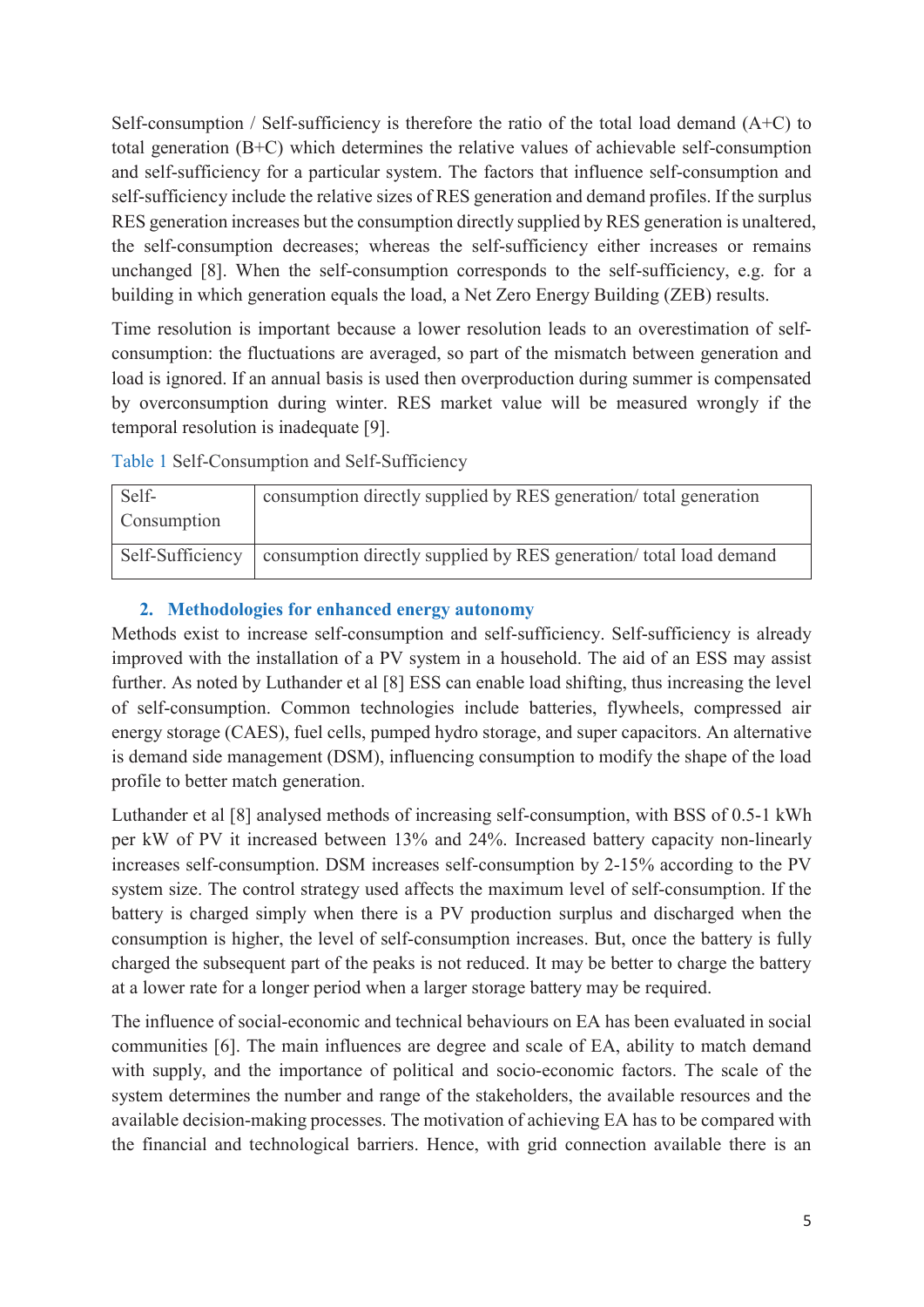appropriate level of autonomy that can be achieved, which balances the possibility of additional cost against the benefits of increased EA.

Two options to improve the matching of PV demand and supply exist: BESS and DSM. If available the grid itself can be used to store surplus PV generation; when there is inadequate PV the demand is satisfied from the grid.

The grid can be adversely affected by reverse power flow. The battery makes it possible to have local storage/of energy for use without significant losses. DSM is identified as an economic and straightforward way to achieve a certain level of energy autonomy. Nevertheless, DSM implies a change in user behaviour for most applications. Human motivations (ecological, economic, political or other) need to be understood. If users are aware of the benefits that RES and EA can bring to their community [10] they are twice as willing to implement or pay for small-scale RES as when there are large-scale developments. The lack of government support for local community projects, the difficulties to enter the market and network connections are barriers to community projects but financial incentives, support systems and training/education systems can foster user engagement.

Energy systems will need to be re-engineered to include 'smart' features which can allow operation solely from RES to supply power for general loads including transport [11]. Increasing use of RES requires a re-design of both supply and consumption systems which must incorporate 'smart' power grids, district level heat transfer systems and gas distribution networks. With these additions, a system copes better with the non-predictable nature of RES, making best use of fuel and energy storage including EVs. Uptake of bioenergy enhances sustainability. Østergaard [12] for instance analysed enhanced incorporation of wind power into the Western Danish power grid via heat pumps. Maximum wind power acceptance depends on whether the network is an 'island' or can exchange power with the remainder of the national grid. Maximum benefits from wind power, such as reduction in  $CO<sub>2</sub>$  and non RES generation, are obtained when they occur outside the local area. DSM can offer a localised solution to increase wind power absorption.

BESS is effective to enhance EA, its size being positively but non-linearly correlated to the improvement. DSM is an economically feasible solution to improve EA, requiring user acceptance and behavioural change in the user. Table 2 shows a summary. To achieve energy autonomy needs a trade-off with the economic, technological, social and political barriers. Government support for local community projects is required to enter the market and network connections.

| Component of EA  | Effect of additional Effect | $\circ$ of |          | additional Effect of DSM |
|------------------|-----------------------------|------------|----------|--------------------------|
|                  | PV                          | storage    |          |                          |
| Self-sufficiency | Enhanced                    | Enhanced   | Enhanced |                          |
| Self-consumption | Enhanced                    | Enhanced   |          | Enhanced                 |

Table 2 Effect on Self Consumption and Self Sufficiency of PV, Storage and DSM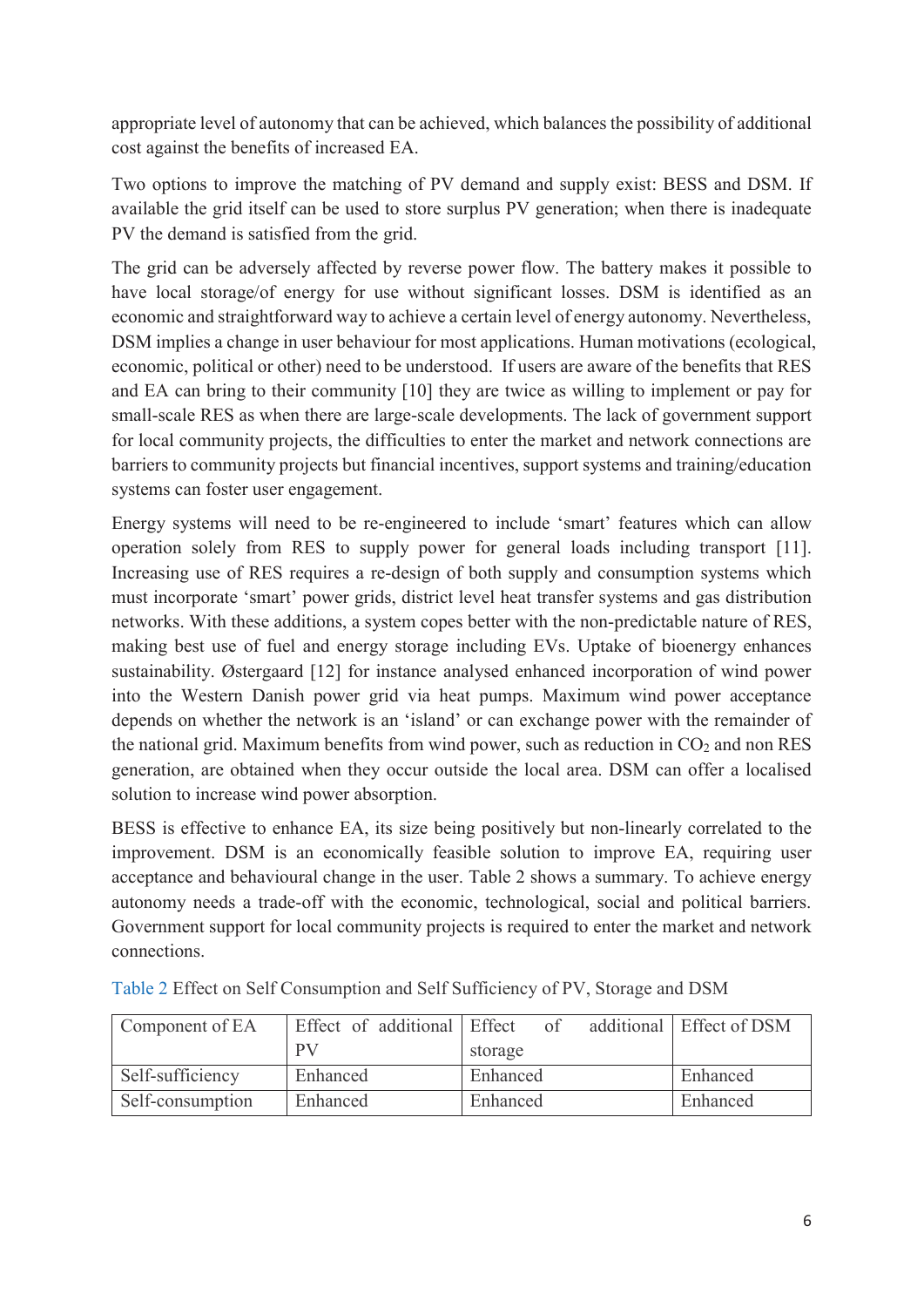## **3. Systems' scale and boundaries**

Some forms of EA generation such as Hydro may only be applied at a district scale (sections of very large cities or indeed urban aggregation or populated/infrastructures rural areas). Other forms of EA may be adopted at lower scale levels; neighbourhood, commercial and domestic. These include PV and BESS. Figure 1 below shows the scheme.



Figure 1. System scales

Energy autonomy realisation needs to take into account the different scales of the technical, economic and social barriers and enablers (Fig 1). This section concerns households/buildings, neighbourhoods and districts for the combination of PV and energy storage, as well as DSM.

# **3.1 Single House/Building**

A six apartment micro-grid (MG) [13] was provided with 20 kWp PV, a solar thermal installation, ground source heat pump, heat storage and 11.6kWh of BSS. Self-consumption of 60% was achieved at the cost of significant battery degradation. Similarly, a 10 kWp solar panel with heat pump, solar thermal plant and thermal storage were three technology options for a 'Net Zero Energy Building' in Denmark [14]. In the selected conditions the best arrangement was the use of PV coupled with a heat pump. Any dwelling could then enjoy nearly 100% energy autonomy. The components were oversized to ensure continuity of supply even in winter.

A number of studies considered the effects of combining PV with BSS for a single building. The coupling of PV with BSS would give the best long-term economic solution, and be profitable. Akter et al [15] compared grid linked and stand-alone regimes in Victoria, Australia varying PV and BESS capacities. The cost/benefits were examined via energy cost, reduction in CO2 and degree of grid independency. PV ranged from 3 to 10 kW, and BESS capacity from 4 kWh to 12 kWh; investment costs and savings increased with PV and BESS sizes. Payback was more rapid with smaller sized units. The NPV was positive only for the grid connected three smallest sizes of the PV unit. The LCOE was about 0.1 AU\$/kWh for PV only and between 0.25 AU\$/kWh and 0.3 AU\$/kWh for PV with BESS, for both grid linked and standalone configurations. The higher the investment, the greater the  $CO<sub>2</sub>$  reduction. When the FiT declined a shorter payback time was obtained by sale of excess power to neighbours. Weniger et al [16] reached similar conclusions using German data.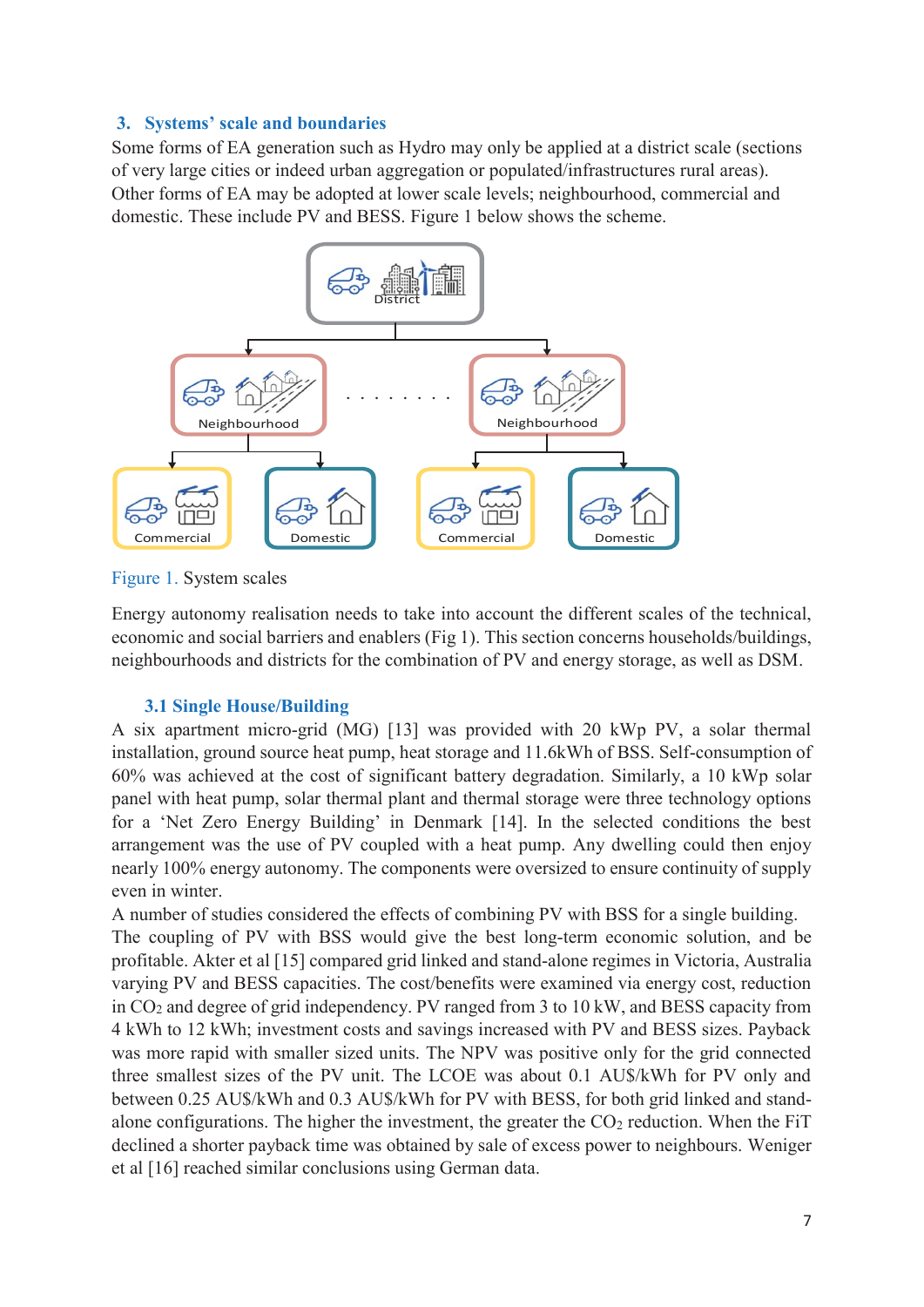Quoilin et al [17] evaluated self-consumption for typical households in Belgium, Spain, Germany, Hungary, Italy, Romania, France and the UK, taking it as a function of electrical demand, PV generation and BESS capacity. A self-sufficiency level over 80% was uneconomic owing to the costs of the necessary oversized system. A formula was given to calculate selfconsumption from BESS and PV capacities. Lower battery costs are needed before the system provide savings. Mulder et al [18] considered optimal storage size for seven grid connected houses in Flanders with PV and small capacity BESS. A strong relationship existed between storage size and the volume of energy sent to the grid. If PV capacity matched demand then positive relationships existed between storage sizing as a function of PV power and synchronisation between production and consumption. Santos et al [19] simulated Portuguese BSS with real data. Three different storage regimes were modelled. Storage reduced the cost to 35% of the cost of PV alone; there was a 20% reduction in residential power flows with the grid. Hassan et al [20] modelled the combination under UK FiT to establish the interrelationship of battery capacity, battery cost and PV sizing. With PV without BSS, excess generation was sold to the grid. With UK electricity tariffs the battery charged from the grid at low or even negative electricity prices, and discharged at high tariff times. The BESS charged when PV generation was at a peak, charging from the grid when PV generation was reduced and the wholesale price was low. BESS could be economically sized up to 3 kWh becoming viable once BSS price dropped to £138/kWh. Mariaud et al [21] examined a London UK distribution centre, covering real time price models of electricity, and allowed for revenue from the provision of Firm Frequency Response (FFR) services. A financial model reduced investment uncertainty. Despite seasonal variations PV could supply 30% of energy consumed on the site with a  $26\%$  CO<sub>2</sub> reduction. The PV and BESS had an 8 year payback, with 5 year NPV savings of £300k.

Some work combines PV with BSS and DSM. Widén et al [22] matched distributed PV in Stockholm to the load profile via DSM variation in PV and storage capacity. BESS was found to be the most attractive option at large renewable penetration levels, whereas DSM was as effective or even better at lower levels of penetration. Mesarić and Krajcar considered EV batteries as BSS when grid connected and parked [23]. EVs together with DSM can contribute to micro-grid stability reducing dependence on the grid. These authors modelled a solar powered building, verified with a self-sustainable house in Zagreb, using DSM to reschedule appliance use and EV charging. The aim was to cause the daily load curve to track the RES production curve, thus maximising local absorption of RES. Castillo-Cagigal et al [24] examined Active Demand-Side Management (ADSM) and BESS to determine their effect on self-consumption through a grid-connected, self-sufficient house in Spain. Studies over differing time scales distinguished between deferrable and non-deferrable energy demand. A non-linear connection between the electrical power flows and storage capacity was shown. Lorenzi and Santos Silva [25] modelled augmentation of self-consumption in Portugal, with Time of Use (ToU) optimization applicable for use with both BESS and demand response (DR). DSM was preferable to BESS based on market prices of hardware. Vieira et al [26] modelled a control system to optimize self-consumption, minimizing household/grid power flows and energy costs for a typical household in Portugal. The energy exported to and absorbed from the grid was reduced by 76% and 78%, respectively, and the energy bill was reduced by 87.2%. The system will become cost effective with a lower BSS price.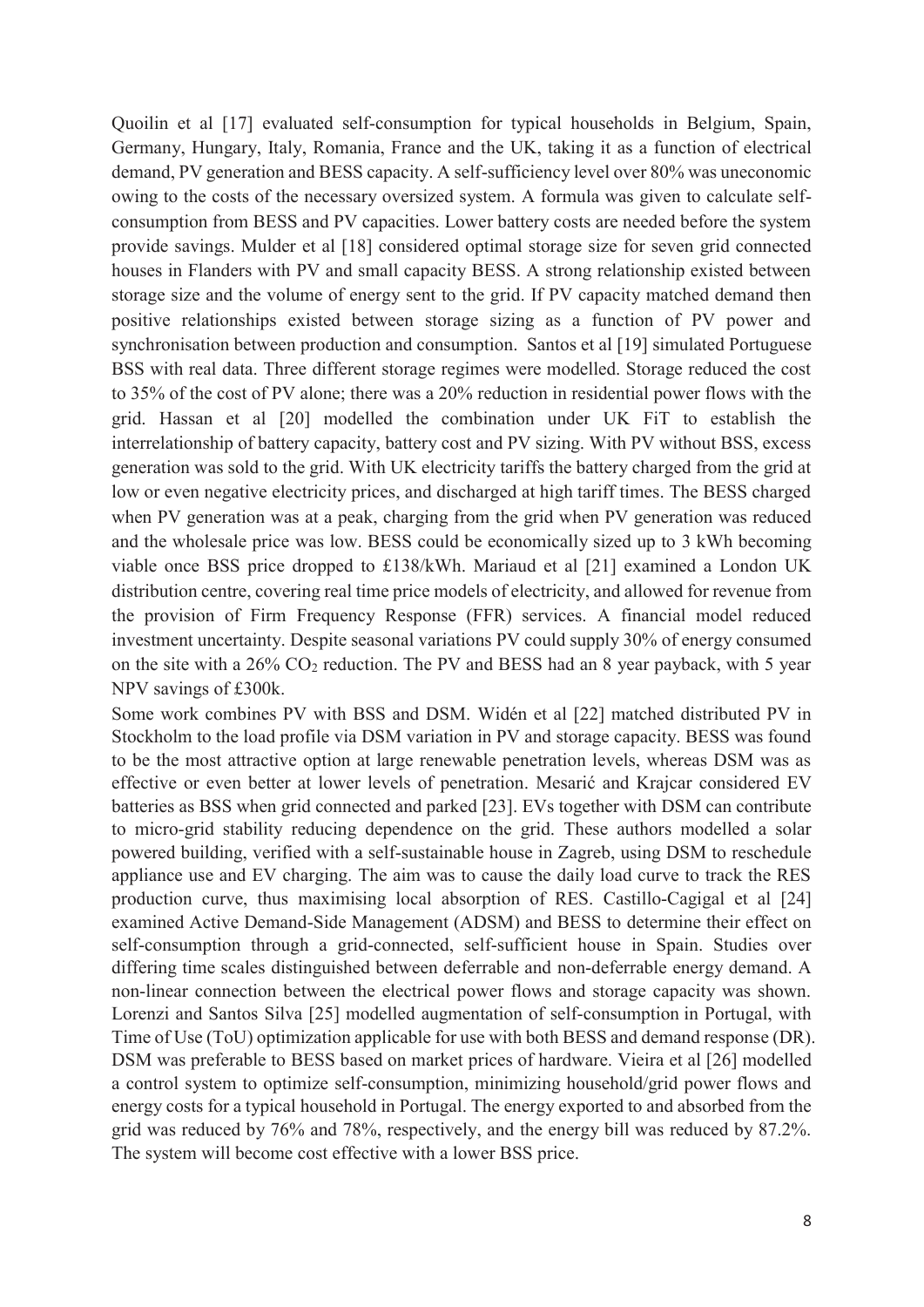The economics of EA can be addressed using the work of Uddin et al [27] who studied a medium sized house in Loughborough equipped with a 4kWp PV installation and a 1.6kWh storage battery. During 2016, PV generation totalled 3691kWh. Domestic demand was 4142kWh, of which 1347kWh were supplied from PV. The remainder (2344kWh) was exported to the grid, giving a self-consumption rate of 36.5%. In Spring 2019 UK domestic electricity prices averaged £0.151/kWh with an export tariff of £0.0524/kWh. Thus savings on the Utility bill would be  $1347 * £0.151 = £203.40$ . At current prices the export tariff would provide  $2344*0.0524 = \text{\textsterling}122.80$  total savings from the presence of the PV installation at 2019 prices  $= \text{\pounds}326.20$ . UK Government figures suggest an average 2018 installed price for a 4kWp PV installation is £1840/Kw [28] or £7360 for 4kWp. The capital recovery factor (CRF) gives the present value of a series of equal annual cash flows. A formula can establish the annual payments needed to repay a loan:

# $CRF(i,N) = i(1+i)^N/((1+i)^N - 1)$

If the rate of interest  $i = 3.5\%$  [29] and the PV installation lasts for 10 years (N=10) then CRF  $= 0.12$  giving an annual cost of £7360\*0.12 = £883.20 over the lifetime giving an annual loss of £557 at current prices. The LCOE here is £883.2/3691=£0.24/kWh. Even if selfconsumption =  $100\%$  there would still be a loss of £883.2 – 3691\*£0.151 = £326.

In the more favourable case where  $i=2\%$  [30] and assuming a PV lifetime of 20 years, the CRF  $= 0.0617$  provides annual repayment of £454. This still yields an annual loss of £127.80 on existing consumption patterns, but the LCOE reduces to £0.123/kWh, less than the cost of grid power, in line with the Lazard estimates for domestic rooftop PV (LCOE \$0.160-0.267/kWh) [31]. Break-even occurs when self-consumption =  $71.6\%$ . If self-consumption =  $100\%$  a profit of £103.34 arises. To achieve this profit via DSM could be problematic for a householder. To achieve self-consumption of 100% using the same consumption pattern but with storage, the storage cost needs to be  $\leq$  £103.34/2344 = £0.044/kWh, at present unfeasible at the household level. Peacock [32] writes that storage costs for a Tesla Powerwall 2 domestic storage battery are AU\$0.155(£0.08)/kWh. The unit is rated at 5kW continuous with storage of 13.5kWh.

A KPMG report [33] estimates that PV generation costs will fall by 25% between 2018 and 2028. In the favourable case PV LCOE would fall to £0.09/kWh in 2028, the corresponding PV annualised repayment falling to £340.50. A Bloomberg report predicts that by 2028 Li-Ion battery costs will fall to \$100/kWh from the present \$176/kWh [34]. If costs of domestic storage fall in the same proportion, they would become £0.045/kWh. Assuming that grid power costs and export tariff rates remain at present levels, with present consumption patterns without storage one achieves break-even. With 100% self-consumption via storage a profit of £111.36 would be obtained.

#### **3.2 Neighbourhood and micro-grids**

Orehounig et al [35] examined a Swiss mountainous neighbourhood scenario with 29 buildings of differing ages and types connected as an energy hub. Depending on the RES mix used, including decentralised and RES such as PV and small hydro, together with district heating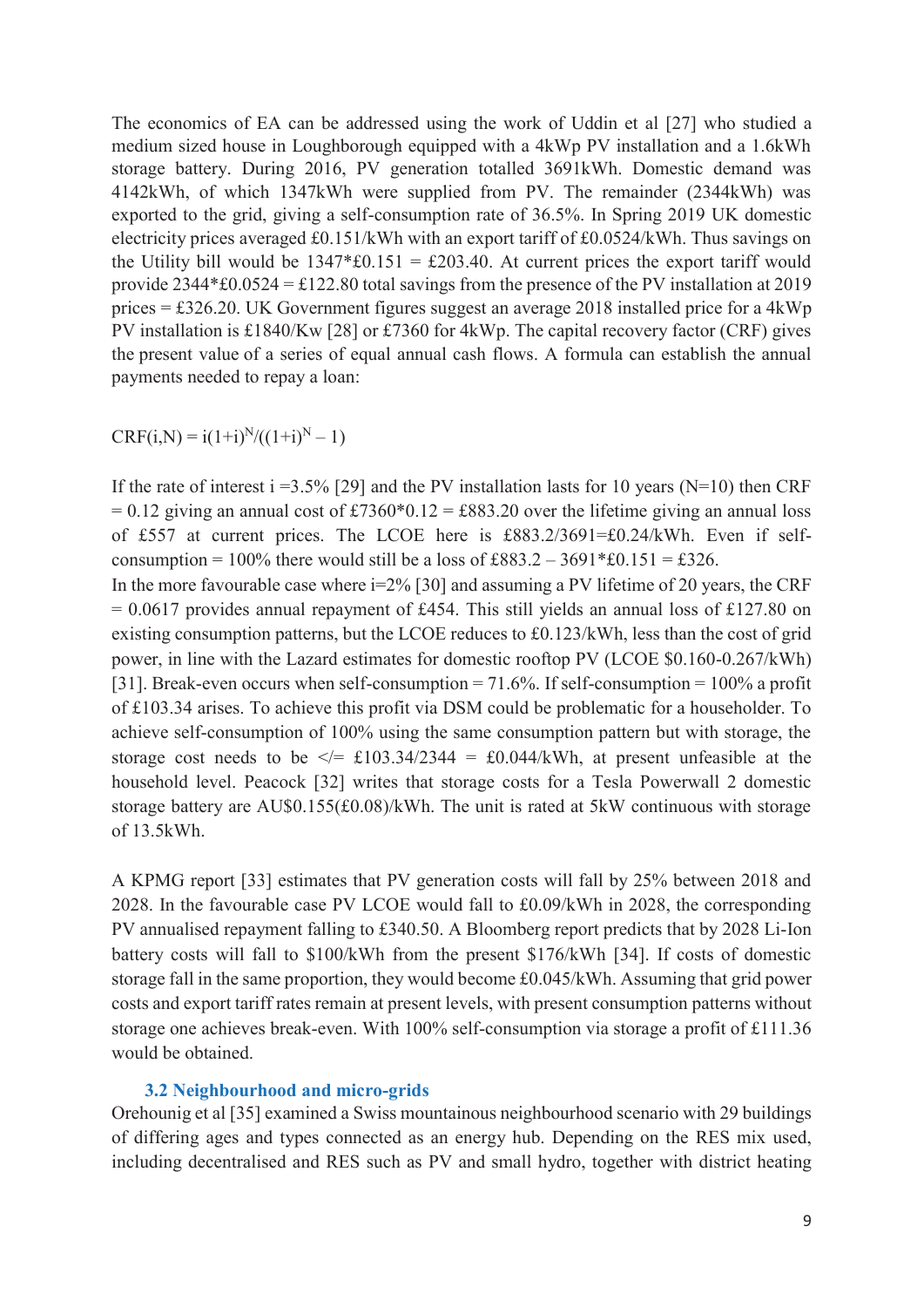systems, building and district conversion approaches as well as energy storage at neighbourhood level, EA between 64 % and 92 % were obtainable, using a time-dependent buildings energy demand model. De Coninck et al [36] modelled integrating hydronic, thermal and electrical networks at both single building and local levels for zero-energy buildings in Brussels. Self-consumption rates of about 26 % were achievable, although connected feeder voltage fluctuations and potential transformer overload were problematic. Baetens et al [37] modelled a neighbourhood comprising 33 zero energy buildings (using adequate PV and heat pumps) in Brussels, applying DSM to reduce PV requirements. Thermal energy storage was effective to balance PV production, reducing losses and producing a net energy saving at neighbourhood level. Rae and Bradley [6] examined EA in sustainable communities through small-scale RES noting that a shift towards increased DG raises social and technical challenges, but also a range of social, financial and economic benefits. These authors identified DSM as needing further research, coupled with necessary enabling social, political and regulatory environments.

Some studies deal with the combination of PV and BSS. Lawder et al's [38] model-based study of Micro Grids (MGs) in the United States found that the combination is desirable for high levels of EA. But expensive BSS is often underused because of seasonal fluctuations. Four different shapes of demand curve were studied: trapezoidal, parabolic, constant and sinusoidal. The generation source was adequate to provide the daily energy required. Study parameters were the ratio between BSS and PV Capacities, and the ratio between the Maximum Power Demand and Maximum PV output (MDMP). The results suggested that as battery capacity rises, autonomy will rise, but only until the power demanded exceeds the combined capacity of the solar array and battery. The shape of the MG demand curve affects autonomy and battery use. When demand exceeded PV output, battery use was at the maximum with the parabola load, about 60% with the trapezoidal, whereas it reached the peak for the constant and sinusoidal load in proximity of MDMP=0.5. Autonomy and battery use could not normally be maximized simultaneously. Luthander et al [39] simulated over one year 21 Swedish detached single family homes with 108.9kWp PV, using a shared grid connection, 18 of which homes were equipped with BESS. Higher self-consumption was achieved via centralized storage rather than one BESS per house, a 50% reduction in PV curtailment being observed with reduced losses. Increased revenue was obtainable from shared rather than individual BESS. The annual PV generation was 107,000kWh, total consumption was 305,000kWh, and selfconsumption with a common meter without storage was 62060 kWh (58%). Swedish domestic power prices as at December 2018 were €0.142/kWh (£0.122/kWh) [40]. To achieve adequate PV 311kWp installed capacity would be needed, ignoring losses, with associated annual storage of 243,000kWh.

For each house to have its own storage one could assume the Tesla Powerwall storage cost of £0.08/kWh [32], giving annual storage costs of £19440. To provide 311kWp PV with separate installations per household would cost £572240 at an assumed UK price of £1840/kWp [28]. Assuming i=2% [30] and a lifetime for the PV installation of 20 years, the CRF=0.0617 giving a levelised annual cost of the PV installation of £572240  $*0.0617 = \text{\textsterling}35307$ . Adding to this figure the annual cost of storage, £19440, gives a total cost for an autonomous electrical supply of £54747. Savings on grid imported power would be  $305,000$  kWh at £0.122 = £37307.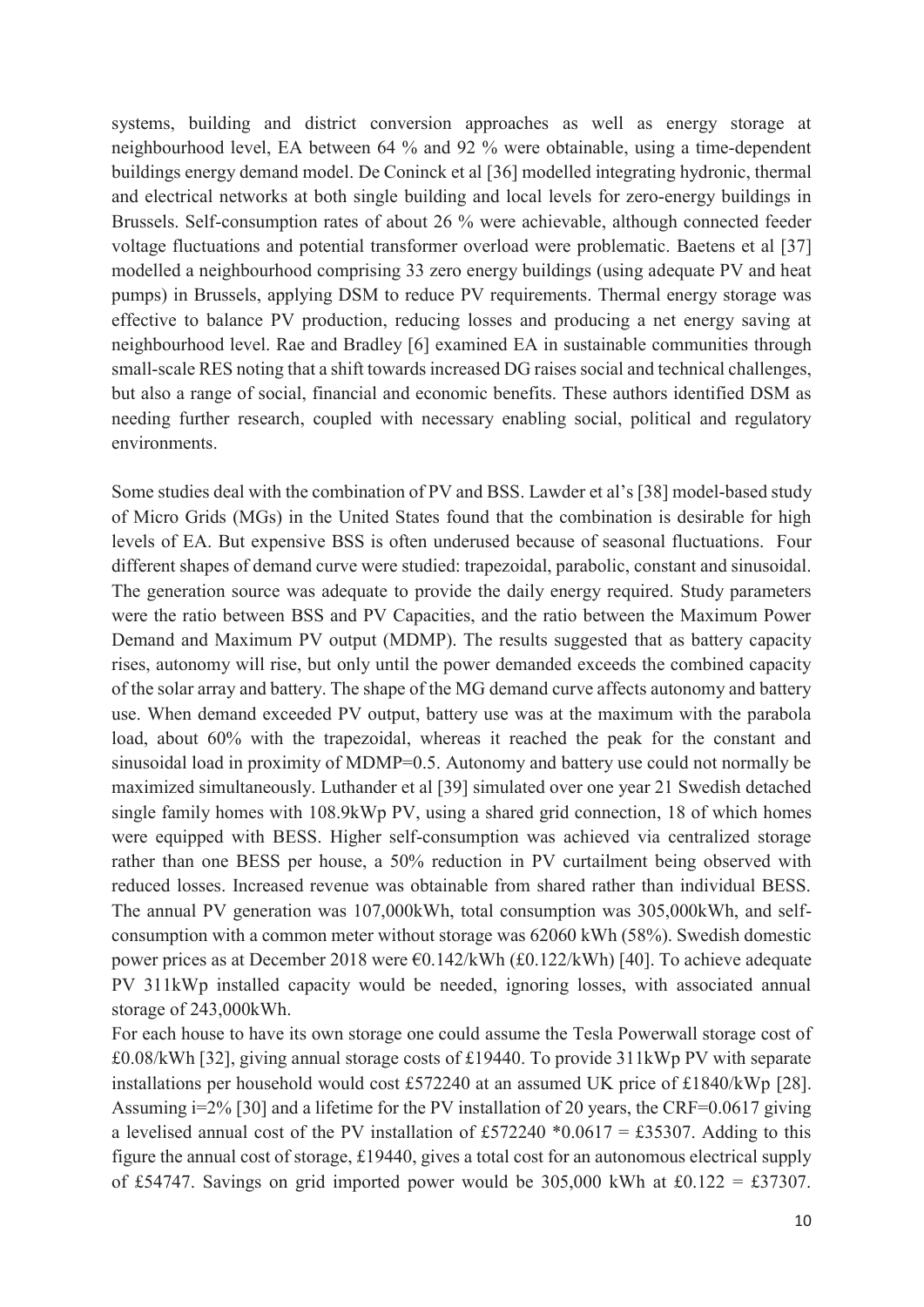Autonomy is thus uneconomic for an individual household. With a shared PV installation, costs per kWh would be reduced by avoiding duplication in electronics and control systems. An average community level production cost of £84/MWh was estimated in the Lazard levelised cost of energy 2018 [31] resulting in an annual cost for 305MWh of £25620 ( $\epsilon$ 29448). Commercial and industrial level storage is estimated to cost £0.044/kWh [4], giving an annual cost of storage of £10692 ( $E$ 12290). Total annual costs of providing autonomy could be estimated at £36312 ( $E$ 41738) with an associated saving in grid power costs of £37210  $(642770)$ . Autonomy appears economically feasible at the community level.

#### **3.3 Districts and aggregation across different scales**

The scope for moving towards EA for districts in Austria, German and England respectively using biomass, wind and PV RES has been analysed.

Killinger et al [41] chose four regions in Germany, with diverse RES (including wind and PV). Regional EA was optimised in terms of economics, environmental sustainability and security of supply, with the best mix of wind and PV to support regional electricity demand. The optimal mix of wind and solar PV differs significantly for determined energy policy goals. Schmidt et al [42] found for an Austrian region that full EA in the electricity and heating sectors would significantly increase biomass production and require full use of all roof-top PV potential, posing higher costs and competing with food production for land use. In contrast Jenssen et al [43] found that heat and power demand can be covered with limited land use for biomass production and at relatively low cost. Burgess et al [44] examined three different land-use scenarios; and they found real limits to meeting energy demands for transport (only up to a third) and heat (just over half), even with a high yielding crop. McKenna et al [7] modelled aggregation across various scales in Germany (from individual buildings, to neighbourhoods and districts) to find the economics of EA, minimising total lifetime energy costs. Resources included Micro-Combined Heat and Power (MCHP), PV, thermal storage, BESS and boilers. The total annual cost per household fell and the optimal degree of EA rose as the number of households increased, from 30.0% for one household to 96.1% for 1000. Above 560 households it was economically advantageous for a district to be fully autonomous. With lower battery costs the maximization of in-house consumption will become economically attractive. Dang et al [45] described simulating a French district including residential and commercial buildings. To reduce transformer overload an Energy Management System (EMS) used available EVs via V2G. An economics layer was added in order to compute the electricity costs, establishing the most economic level of contracted power with the grid. As a result the duration of transformer overloads fell by 70%, average power during overload by 71 % and electricity costs by 17%.

At the district level, the economics of EA are becoming favourable. Xcel Energy in Colorado has bid to supply solar-plus-energy storage at prices as low as \$36 per megawatt-hour [46]. This turns PV into a dispatchable source of generation at a lower cost than the \$41/MWh minimum LCOE for a Combined Gas Cycle Plant. At a large enough scale the LCOE for PV plus storage is now competitive with fossil fuel powered generation, suggesting that PV based EA will become economically viable.

#### **3.4 Summary of important results from studies reviewed**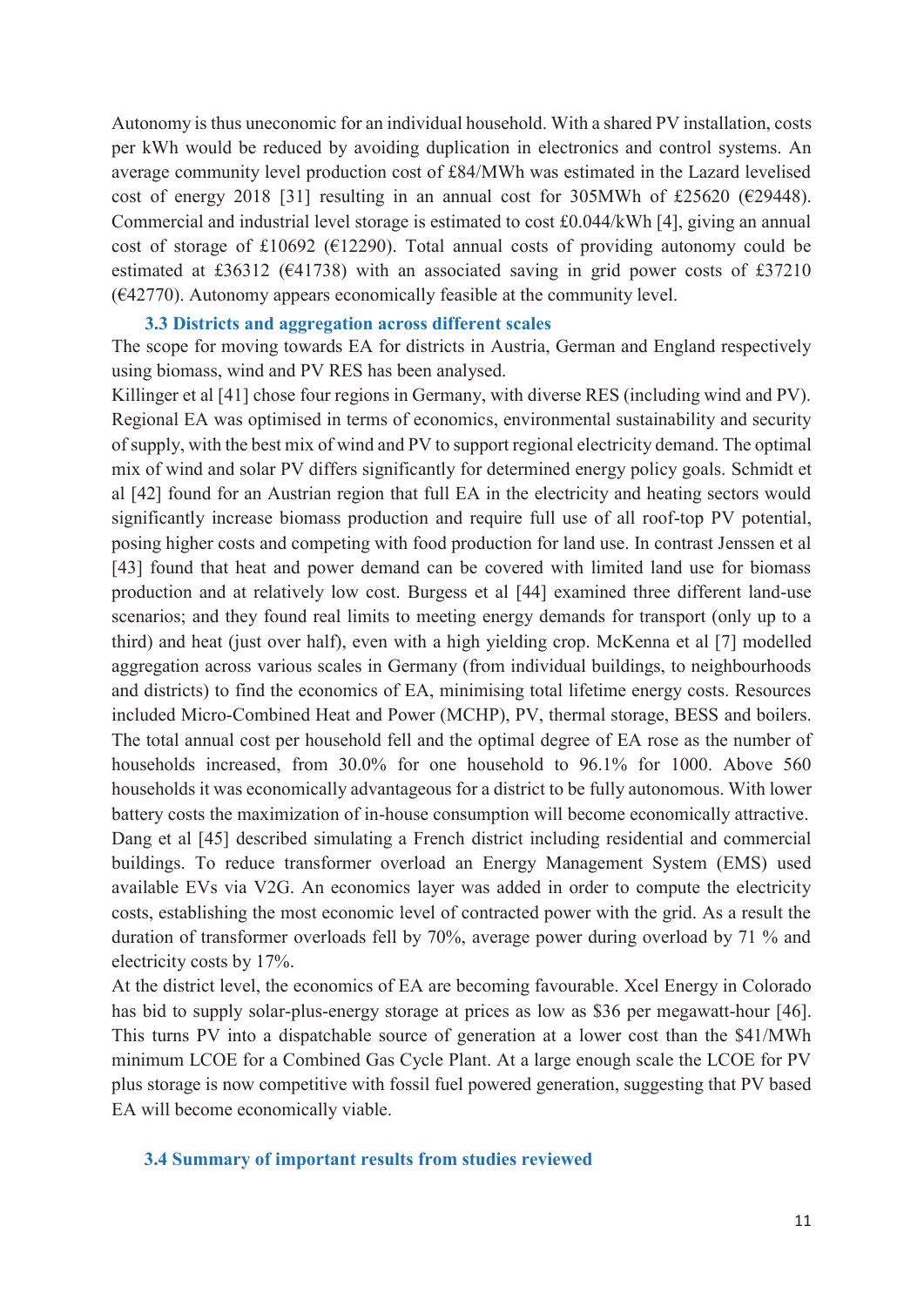Table 3 shows some of the most frequently cited studies on EA. They have different scales and system set-ups in their empirical applied or simulated nature. Those studies are not fully transparent on their economics, such as investment costs or subsidies, or return on investment. None appears to be concerned with CO<sub>2</sub> emission, the focus projects such as the EU Interreg North Sea Region SEEV4-City project [47].

| Authors              | Study        | Comodi et    | Milan et        | Luthander et al   | McKenna<br>et<br>al |  |
|----------------------|--------------|--------------|-----------------|-------------------|---------------------|--|
|                      | reference    | al (2015)    | al $(2012)$     | (2016)            | (2017)              |  |
| System               | Scale        | Single       | Single          | Neighbourhood     | District            |  |
| description          |              | building     | house           | 21 houses         | 1000 houses         |  |
|                      |              | 6            |                 |                   |                     |  |
|                      |              | apartments   |                 |                   |                     |  |
| System               | kW           | <b>20 PV</b> | 10 PV           | 108.9 PV          | Not stated          |  |
| dimensions           |              |              |                 |                   |                     |  |
| Components           | Type         | PV,          | PV, HP          | PV Storage        | MCHP,PV,            |  |
|                      |              | storage,     |                 |                   | storage             |  |
|                      |              | solar        |                 |                   | thermal/electrical, |  |
|                      |              | thermal, HP  |                 |                   | boilers             |  |
| Electricity          | kWh          | Not stated   | 5300            | 305000            | 4474495             |  |
| demand               |              |              |                 |                   |                     |  |
| Investment           | €            | 32740        | 53300           | 417380            | Not stated          |  |
| Electricity          | E/kWh        | 0.138/0.129  | Not             | 0.109             | 0.29                |  |
| price                |              |              | stated          |                   |                     |  |
| Subsidy              | E/kWh        | Not stated   | <b>Not</b>      | Not stated        | 0.1                 |  |
|                      |              |              | stated          |                   |                     |  |
| Return<br>on         | Years        | Not stated   | <b>Not</b>      | 10                | Not stated          |  |
| Investment           |              |              | stated          |                   |                     |  |
| <b>Total Cost of</b> | €            | Not stated   | 37200           | $-10320$ (profit) | Not stated          |  |
| Ownership            |              |              | $(\text{loss})$ |                   |                     |  |
| self-<br>$EA$ /      | Percentage   | 60           | 100             | 58/100            | 100                 |  |
| consumption          |              |              |                 |                   |                     |  |
| CO <sub>2</sub>      | .            | Not stated   | Not             | Not stated        | Not stated          |  |
| emission             |              |              | stated          |                   |                     |  |
| Reference            | E/kWh        | None         | None            | None specified    | None specified      |  |
| electricity          |              | specified    | specified       |                   |                     |  |
| price                |              |              |                 |                   |                     |  |
| Country              | Detailed     | Italy        | Denmark         | Sweden            | Germany             |  |
|                      | location in  |              |                 |                   |                     |  |
|                      | study<br>the |              |                 |                   |                     |  |
|                      | reference    |              |                 |                   |                     |  |

Table 3 Summary of important results from studies reviewed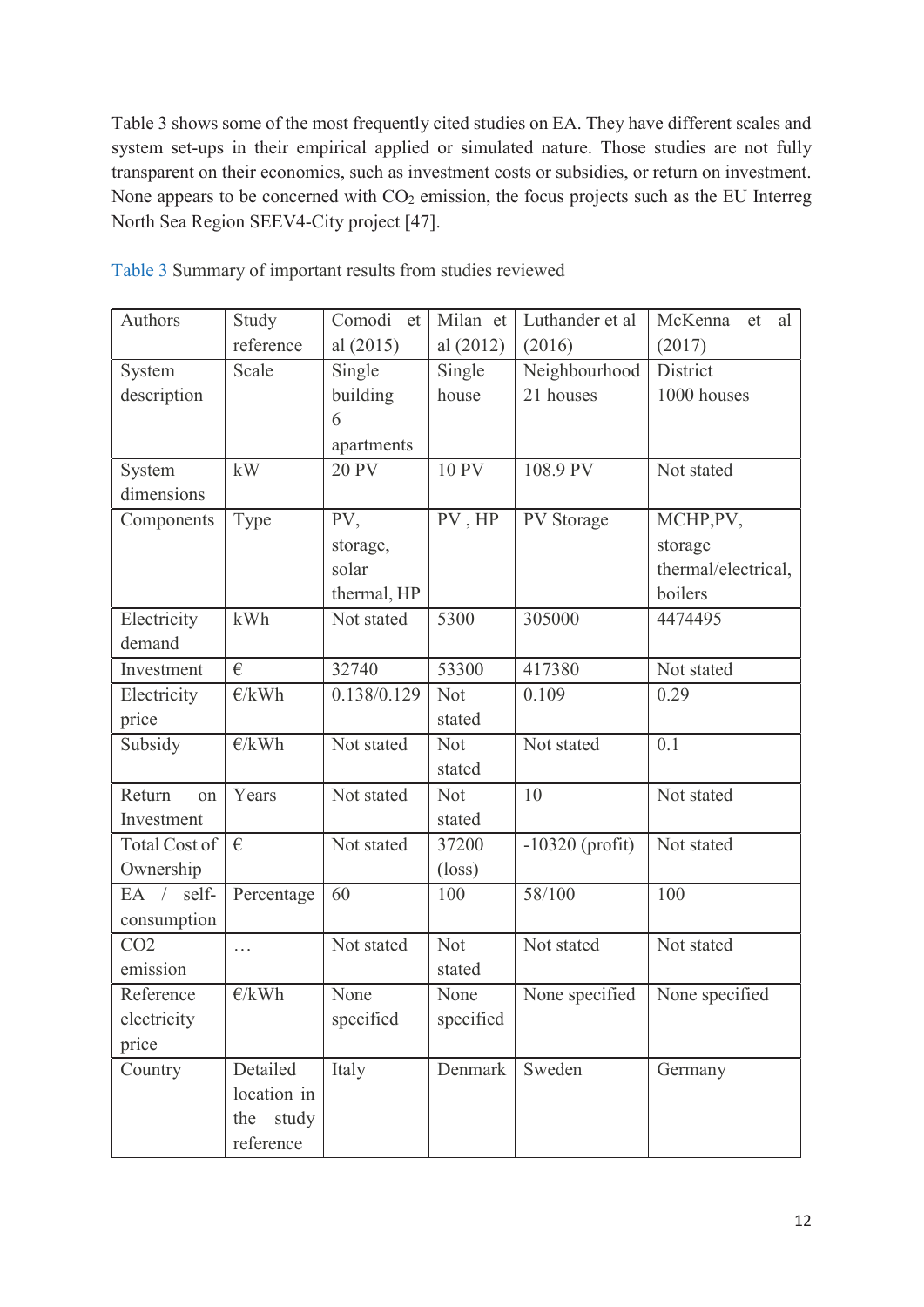#### **4. Deployment and applications**

EA is enhanced by using ESS to support RES. This section presents the applications of various ESS to EA, both stationary and as part of an EV battery pack. EA studies of PV and wind turbines, the two most widely adopted RES for distribution networks, are also presented. In addition, regional and national renewable energy policies are discussed with regard to their promotion of EA. Smart energy management, centralised and decentralised, is presented with its applications to EA.

#### **4.1 Applications of various forms of energy storage to energy autonomy**

According to Barbour et al [48] pumped hydro is the most developed ESS with 150GW, 99% of global capacity of 150GW. Super Capacitor and hydrogen based energy storage technology are still at the R & D stage. Li-Ion batteries are enjoying massive market expansion with the rising deployment of EVs and BESS. The price for Li-Ion battery packs is forecast to drop below \$100/kWh by 2028 [34]. According to Ibrahim and Ilinca [49] there is a rank order for energy storage capability and power output; Electrochemical batteries: Flow batteries: Large Compressed Air Energy Storage (CAES): Pumped Hydro.

Sundararagavan and Baker summarised the component cost of various ESS in US\$/kWh [50] including: lead-acid (300), sodium–sulphur (534), nickel–cadmium (1197), and lithium-ion batteries (1500), superconducting magnetic energy storage (10000), electrochemical capacitors (30000), flywheels (1000), flow batteries (400), pumped hydro (12) and CAES (10). Cost estimates concern grid services with a grid connected wind farm, including load shifting, frequency support, and power quality support. In practice only the flow and Li-Ion batteries are competitive for general purpose energy storage in the absence of favourable geological conditions, Li-Ion technology being the cheapest at present [4].

LCOE for Li-Ion battery storage is US\$0.187 /kWh [46]. Assuming that the chief cost in Li-Ion storage is battery degradation, and since [51] the Li-Ion battery price in 2018 was US\$176/kWh, an estimate of the useful battery lifetime can be obtained: US\$176/US\$0.187 = 941 full charge/discharge cycles. Li-Ion storage costs including capital and depreciation are now as low as \$124/MWh at the wholesale level (400MWh); \$171/MWh at the transmission and distribution scale (60MWh); and \$492 at the commercial and industrial scale (2MWh) [4].

Després et al [52] modelled ESS enabling large amounts of RES to be grid connected to the whole European power network. The European grid relies on software known as EUCAD (European Unit Commitment and Dispatch) which allows for the effects of ESS. The work links the two types of software, allowing long and short term prediction. The types of storage modelled include Li-Ion batteries pumped-hydro storage, CAES and EVs. The developed system includes continental grid connections and demand response. Ghofrani et al [53] reported further modelling work on utility scale wind integration with ESS. A genetic algorithm (GA) based approach is used together with power flow analysis to place and size storage by minimizing the sum of operation and interrupted-load costs. Brekken et al [54] studied a zincbromine flow battery-based BESS to facilitate grid connection of wind farms. ESS at the RES location could provide equalisation. The authors discuss methods for choosing the optimum battery size and control regime. Control via an artificial neural network (ANN) gives better results than those obtained via more basic control systems.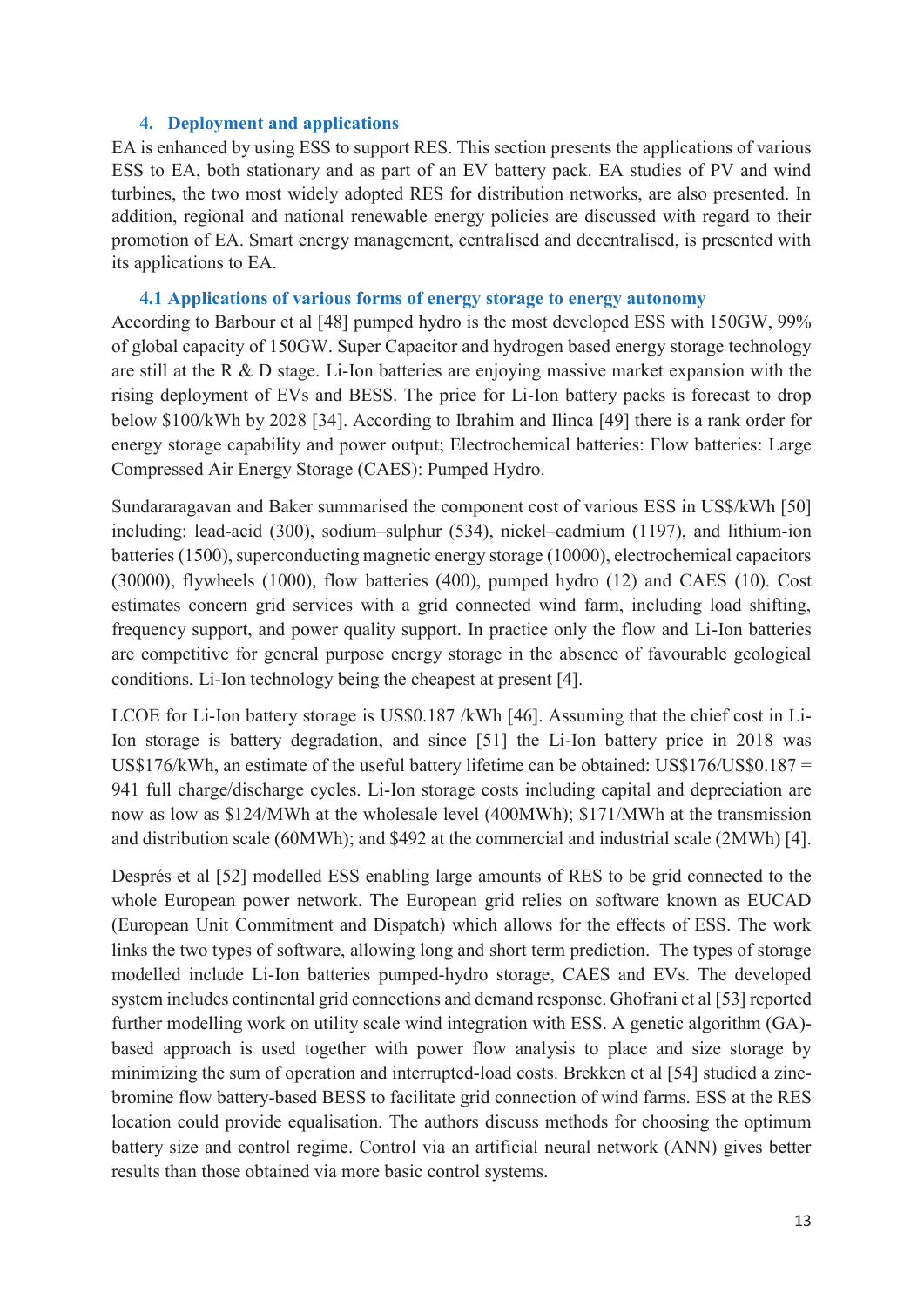Several authors have examined CAES in conjunction with wind generation to provide reliable baseload power [55-57]. CAES has a rapid enough response time to carry out energy arbitrage. Fertig and Apt [55] maintained that the economically optimum size for the expander may be at present high at 17-24GW [55]. Madlener and Latz [56] used a profit maximising algorithm and modelling to study the economics of a German wind farm of 100 MW capacity. Unless there is a market where hourly contracts are traded the system must be subsidised. A centralized CAES plant is more economic than a wind power/ integrated CAES plant. Diabatic CAES is more profitable than the adiabatic form. Zunft et al [57] discussed the European "AA-CAES" Project, again finding that Grid integration of the variable RES output may be an issue. CAES offers the necessary energy storage at high efficiency, with possible economic value.

Suul et al [58] examined variable speed pumped storage for its potential to level power fluctuations and provide frequency control using wind power in an isolated grid. ESS for the Faroe Islands enables absorption of more RES in the system. Muyeen et al [59] simulated an energy capacitor system (ECS) to level the output of combined variable-speed wind turbines connected to the grid through a fully controlled frequency converter. The ECS comprised an inverter, fuzzy logic controlled buck/boost converter, and an electric double layer capacitor (EDLC) bank. Castillo and Gayme [60] surveyed grid-scale ESS to facilitate RES grid connection in the context of relevant regulatory changes. Ummels et al [61] considered energy storage to enable the integration of large amounts of wind power in a Dutch environment; including pumped hydro accumulation storage (PAC), underground PAC, CAES and CHP. The economics improve as more wind power is installed. Speidel and Bräunl [62] examined ESS via Li-Ion batteries for PV. They examined various RES, energy storage, grid connected and off-grid systems and described a case study using the University of Western Australia׳s off-grid "Future Farm" with a 10 kW PV and a 20 kWh BESS.

EVs may be used to facilitate integration of RES. Soares et al [63] modelled the electric power system in North-East Brazil to optimise the use of future wind farms. Combining variable output wind generation with conventional generation, nuclear and river hydropower can result in disequilibrium between supply and demand. PHEVs could be used to restore equilibrium. Andersen et al [64] proposed (2009) using EVs as distributed BSS to level fluctuating RES. They discussed V2G together with distributed power generation and recommended that Artificial Intelligence (AI) should be used to create virtual power plants from distributed sources. In 2011, there was interest in applying this model in Israel, Denmark, Australia, and the United States (the Bay Area cities and Hawaii). Robledo et al [65] studied hydrogen fuel cell electric vehicles (FCEV) for power generation and mobility. An FCEV could be used via V2G as a local energy source and could reduce the yearly grid importation of electricity by 71%, assisting in achieving a net zero-energy building target. The procedure might become economic if at the pump hydrogen prices reach  $8.24 \, \epsilon$ /kg. Hoarau and Perez [66] reviewed the interaction between PV and EVs; they pose separate challenges for power grids; in conjunction they could decrease the overall burden. EVs could use PV to charge; PV systems could use EV V2G to enhance self-consumption. The synergy depends on technical as well as economic factors and was found at scales from single households to whole territories. Haddadian et al [67] examined strategies for integration of RES into the grid, without compromising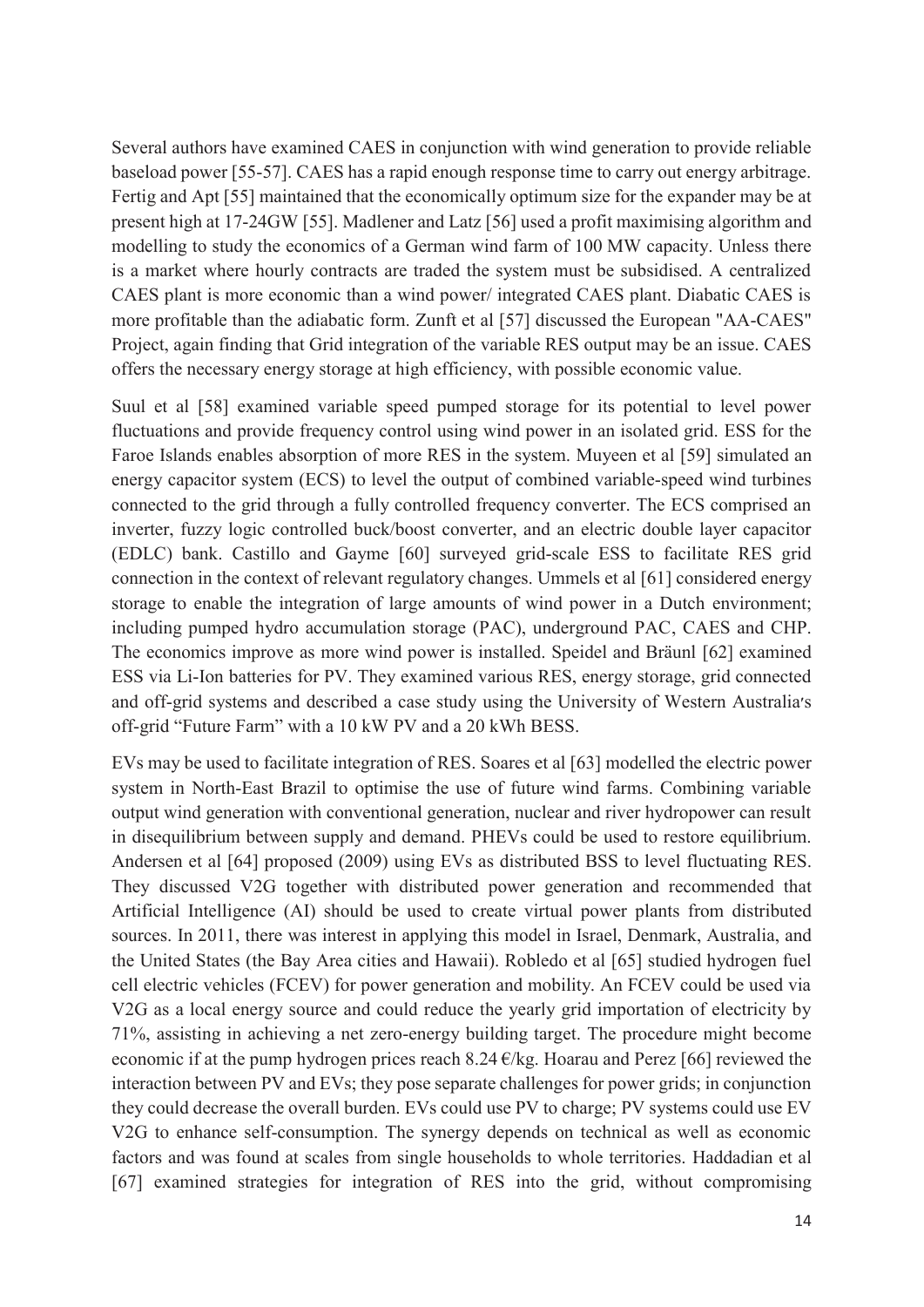infrastructure security. These authors demonstrated the merits of a proposed optimization model via numerical case studies. RES in conjunction with EV fleets could reduce power system peak demands, minimizing costs, wind energy curtailment, and fossil fuel backup generation. Iacobucci et al [68] showed via modelling that shared autonomous electric vehicles (SAEVs) may transform EVs into a mobility service, control their charging and assist in decarbonising transport. The SAEVs would provide storage to help RES integration. Richardson [69] reviewed EVs, the grid, and the integration of RES, finding that EVs can reduce RES curtailment. Mwasilu et al [70] concluded that EV integration into the energy market can level grid energy fluctuations. Schuller et al [71] evaluated the degree to which EVs can charge from RES. A mixed-integer optimization problem minimized the amount of conventional generation required. The usage of RES can be more than doubled as compared to uncoordinated charging. Chellaswamy and Ramesh [72] reviewed EV charging systems. A new charging system is proposed using wind and PV with a wind duct to improve wind output.

### **4.2 Renewable energy resources for energy autonomy**

This section discusses PV and wind energy in terms of profitability across different countries and under different support strategies; highlighting the potential benefits when PV and wind power combine with ESS. This shows the conditions under which the addition of storage becomes profitable.

The International Renewable Energy Agency [73] gave 2015 Global LCOE prices per kWh: Solar PV US\$ 0.13, onshore wind US\$ 0.07, offshore wind US\$ 0.18. Their projections for 2025 were: Solar PV US\$ 0.06, onshore wind US\$ 0.05, offshore wind US\$ 0.12. Table 4 summarises these results. According to Carbon Tracker, the 'think tank' [74] the capacityweighted operating cost of US coal fired electricity generation is in the range US\$ 0.04/0.05 /kWh, as at 2018 and tending to rise. According to Lazard [31], Solar PV generation costs are low in 2019 but decrease substantially with installation size; the figures per MWh LCOE are: Rooftop Residential \$160-\$267; Commercial and Industrial rooftop \$81-\$170; community level PV \$73-\$145; Utility scale Silicon crystalline \$40-\$46. The US Energy Information Administration [75] (2019) finds that by 2023 the LCOE for onshore wind and solar PV will both be lower than that for coal fired power generation. Fossil fuelled generation will become less justifiable because of the resulting environmental problems.

| Reference Date | Solar PV US\$/kWh | Onshore  | Wind   Offshore | Wind |
|----------------|-------------------|----------|-----------------|------|
|                |                   | US\$/kWh | US\$/kWh        |      |
| 2015           | 0.13              | 0.07     | 0.18            |      |
| 2025           | 0.06              | 0.05     | 0.12            |      |

Table 4 2015 and estimated 2025 costs of Wind and PV generation from [73]

## **4.3 Applications involving PV systems**

As at 2010, global support for RES led to their extensive deployment and adoption. Especially for PV, countries like Germany and Spain were pioneers in introducing FiT, Germany became the current leader in terms of PV capacity per capita according to López Prol [76]. Recently FiT support has declined but so has PV cost, making it economically competitive. Grid parity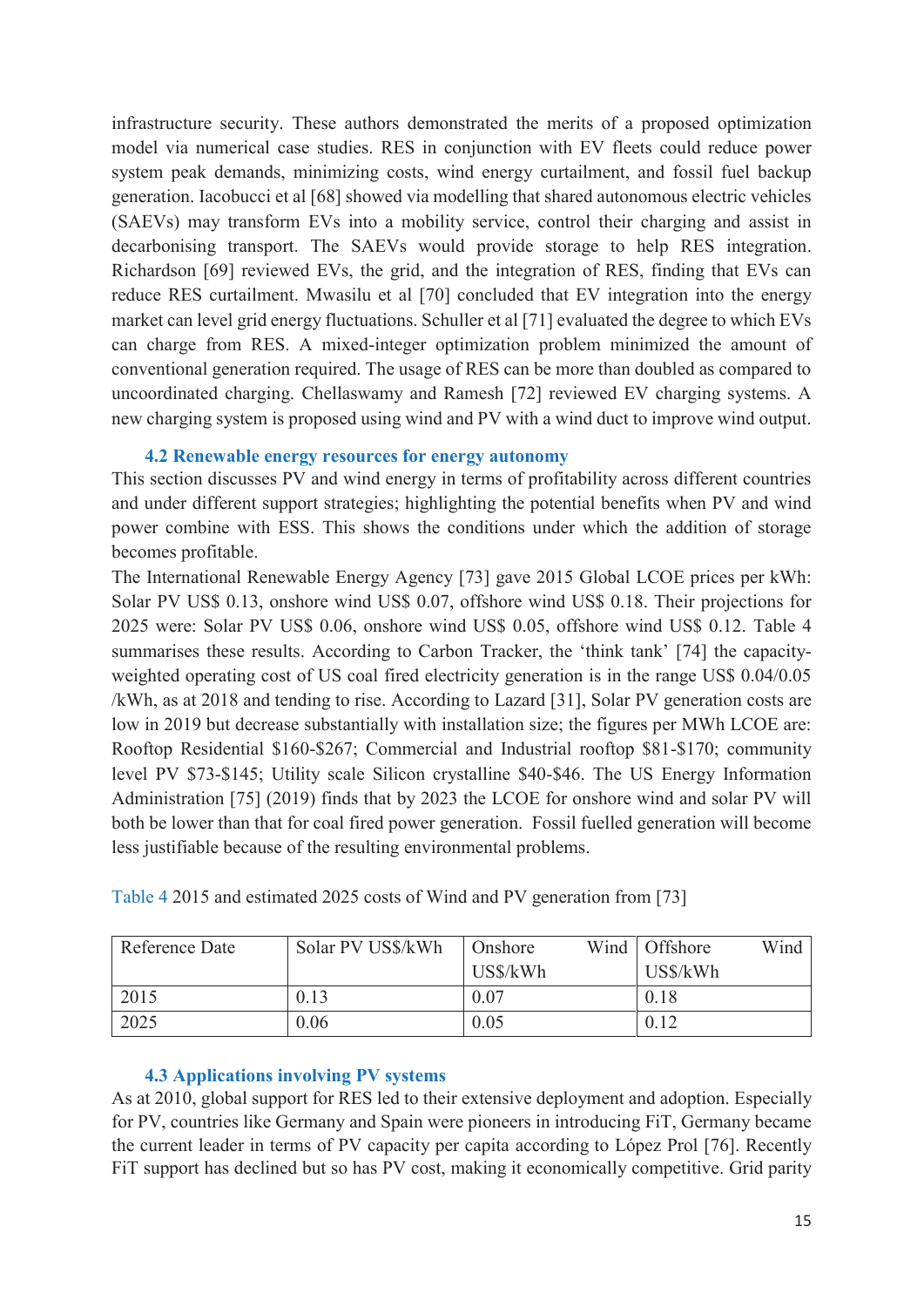is the capability to supply electricity at a cost comparable to that of grid electricity. Lorenzi and Santos Silva [24] argued in 2011 that as electricity prices rise and PV costs decrease grid parity will be achieved in Europe. In 2016 Merei et al [77] found that installation of PV reduced electricity costs via self-consumption in Aachen.

PV profitability of PV depends on the national support system and the scale. In Germany policies were stable and supportive, but in Spain erratic policy changes caused a diffusion bubble and a subsequent profitability bubble leading to the collapse of the support system in 2012 according to López Prol [76]. Spain has good solar irradiance but has restrictive PV selfconsumption regulations which render it uneconomic. Germany has more EA than Spain. There are other incentive systems including a dynamic net billing scheme [78]. In the UK Jones et al [79] predicted that battery-less PV systems will become economic by 2020 without FiT.

The International Energy Agency in 2015 [80] suggested that in some countries grid parity has not been yet achieved. In such cases supporting policies can contribute towards increasing installations and therefore energy autonomy.

Energy generated from RES must be consumed locally; excessive generation can cause reverse power flow and inefficient operation of the electricity grid. According to Hubera et al [81] integrating RES, especially wind and solar, can require increased flexibility from the backup generation system. ESS can store the excess energy and provide for electricity demand when there is scarcity of RES generation. This increases the self-sufficiency and self-consumption of the overall system, as defined in Section 2. Luthander at al [8] show the feasibility of increasing self-consumption by 13–24% with storage of 0.5–1 kW h per installed kW PV power.

Installing BESS may be uneconomic. Anuphappharadorn et al [82] evaluated the cost of energy (COE), benefit cost ratio (BCR), and simple net present value (SNPV) for PV systems equipped with BESS in Thailand. The results show that the COE, BCR, and SNPV using Li-Ion battery are 0.13, 34.93 baht/kWh and 145,927 baht, respectively. The corresponding figures for a leadacid battery are 0.19, 23.30 baht/kWh and 89,143 baht, respectively. The synergy between PV and BESS can create environmental benefits. In a particular installation, the combination lowered  $CO<sub>2</sub>$  emissions by 17% [79]. Li-Ion batteries are an efficient and reliable storage solution, but their economic viability should be studied on a case-by-case approach. Naumann et al [83] argued in 2015 that profitability of PV and BESS systems in Germany would be reached in the near future. Merei et al [77] found that the use of batteries to increase selfconsumption as of 2016 is uneconomic for commercial application in Germany. A PV/BESS combination could reduce electricity costs further once battery costs fall below 200  $\epsilon$ /kWh. Uddin et al [27] analysed the profitability of PV and BESS in the UK, concluding that installation of the battery gives no economic benefit and may even cause a loss to the householder. However, Jones et al [79] found that battery costs must fall to £334/kWh or else extra revenue from providing ancillary services is required. It is clear that the economic viability of PV and ESS depend on the technology with investment costs still too high in the majority of countries to stimulate wide adoption.

#### **4.4 Applications involving wind energy conversion systems**

Along with PV, wind has become a popular RES. Between 2000 and 2006 wind energy formed a significant source of power with almost 74 000 MW installed worldwide at the end of this period [84]. Australia established a National Electricity Market in 1999 and an early renewable energy target scheme in 2001 [85].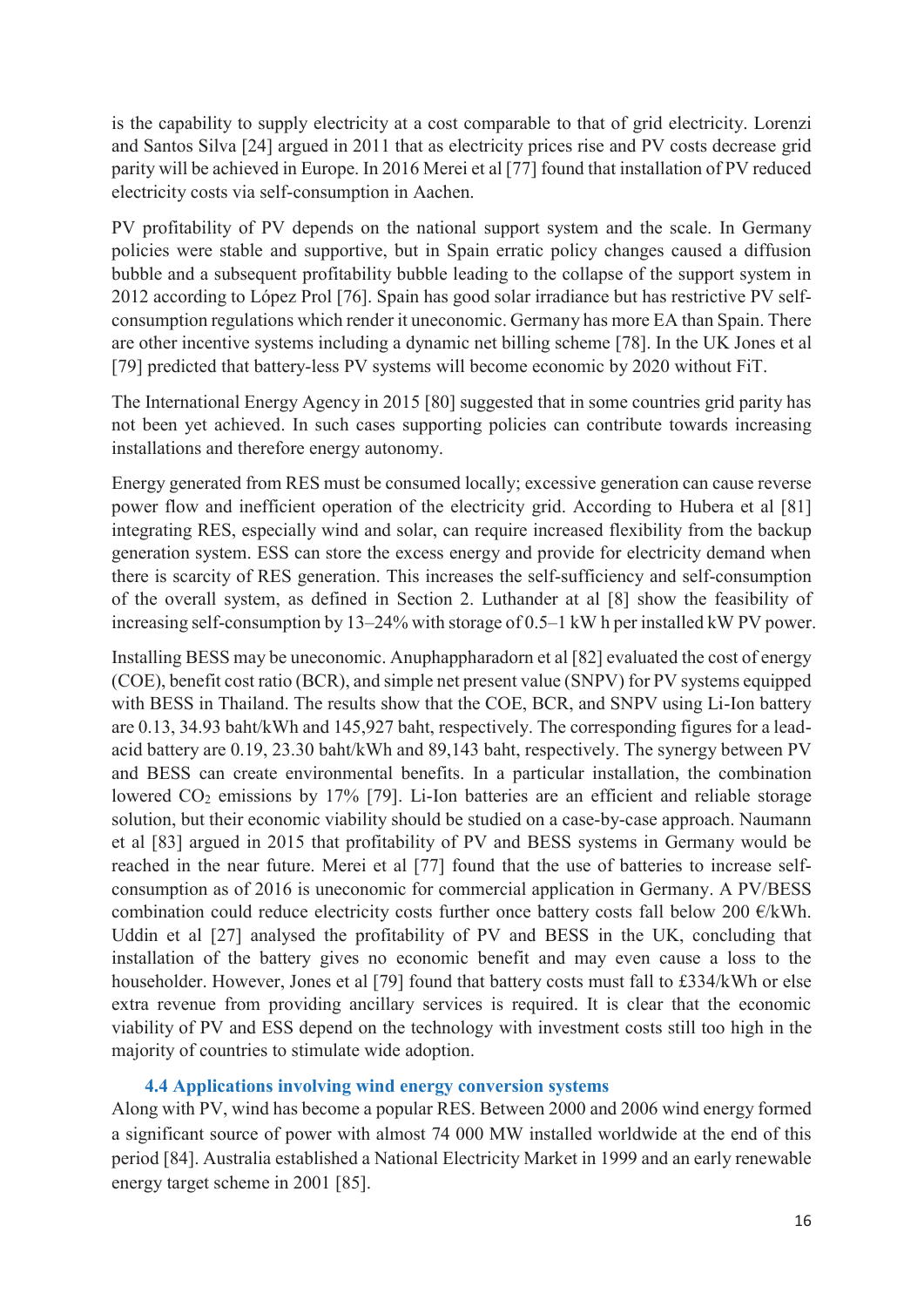The variability of wind speed brings challenges which affect the achievable degree of EA. Wind power is concentrated more in certain areas [86] and wind power penetration in power systems can cause an energy surplus [87], most likely in off peak periods. Available pumpedhydro resources are insufficient to level the generation total; curtailment causes economic loss. DeCesaro et al [88] argued that successful penetration of large-scale wind power will necessitate changes in the planning and operation of power grids together with more accurate weather forecasting.

Weber [89] examined liquidity in the spot and intra-day markets in France, Germany, Scandinavia, Spain and UK. Sufficient liquidity is important with wind power, a fluctuating RES. The requirements for flexibility owing to wind fluctuation at a transnational power system are lower than for regional systems, especially at high levels of wind penetration [81]. Liu et al [90] modelled the potential of the Chinese electrical energy network to accept wind power and other fluctuating RES. The maximum degree of wind integration possible was 26%; barriers to further penetration were identified. Milligan and Kirby [91] found that it was necessary to consider the fluctuation induced increase in power system operating costs to determine the true cost of wind power. Wind-farm energy income depends on matching its uncertain time varying output with the uncertain regional half hourly market price [85]. Bitar et al [92] confirmed this, noting that reserves are used to increase the reliability of tenders. An accurate forecasting model can reduce uncertainty. González-Aparicio and Zucker [93] studied the Spanish electricity market and used clustering techniques and time series analysis to find the likely wind power forecasting errors. Zhou and Francois [94] described the support of wind power with Hydrogen and Super Capacitor storage. The system could give predictable power outputs, as well as providing grid ancillary services. ESS can avoid the need for wind energy curtailment [87] but the returns do not currently justify the investment. Zafirakis et al [95] considered this problem, employing a socioeconomic cost-benefit model which allows for investment subsidies and FiTs. There are advantages in using pumped hydro and CAES to satisfy peak demand, and these techniques may prove cost-effective if larger "socially just" FiTs are applied. Moura and De Almeida [96] addressed the issue of wind energy fluctuation via ESS, alternative sources of generation and DSM. Large-scale integration of wind energy brings technical and economic challenges. ESS has been proposed to facilitate wind power integration. Although the technical feasibility of such solutions is clear, the economic assessment should be in line with operating conditions and regulatory frameworks.

#### **4.5 Centralized and decentralized control**

Zhu et al [97] obtained an optimum EV charging policy for the use of fluctuating RES in charging EVs by modelling RES output, and the number of charging EVs and their battery states. Simulation results show improved service availability for EVs in MGs powered by RES. Kamankesh and Agelidis [98] presented similar results using ANN controlled V2G from a modelled grid-connected MG incorporating PV, Fuel Cells, Micro and Wind Turbines.

Yu and Li [99] developed a 'flexible-possibilistic stochastic programming' (FPSP) method for managing a city scale (Beijing) energy system to reduce costs and harmful emissions, allowing for the effects of RES and EVs. The introduction of EVs reduces SO2, NOx and inhalable particles (PM10) by 7.9%, 10.8% and 9.1%, respectively. In contrast, Timmers and Achten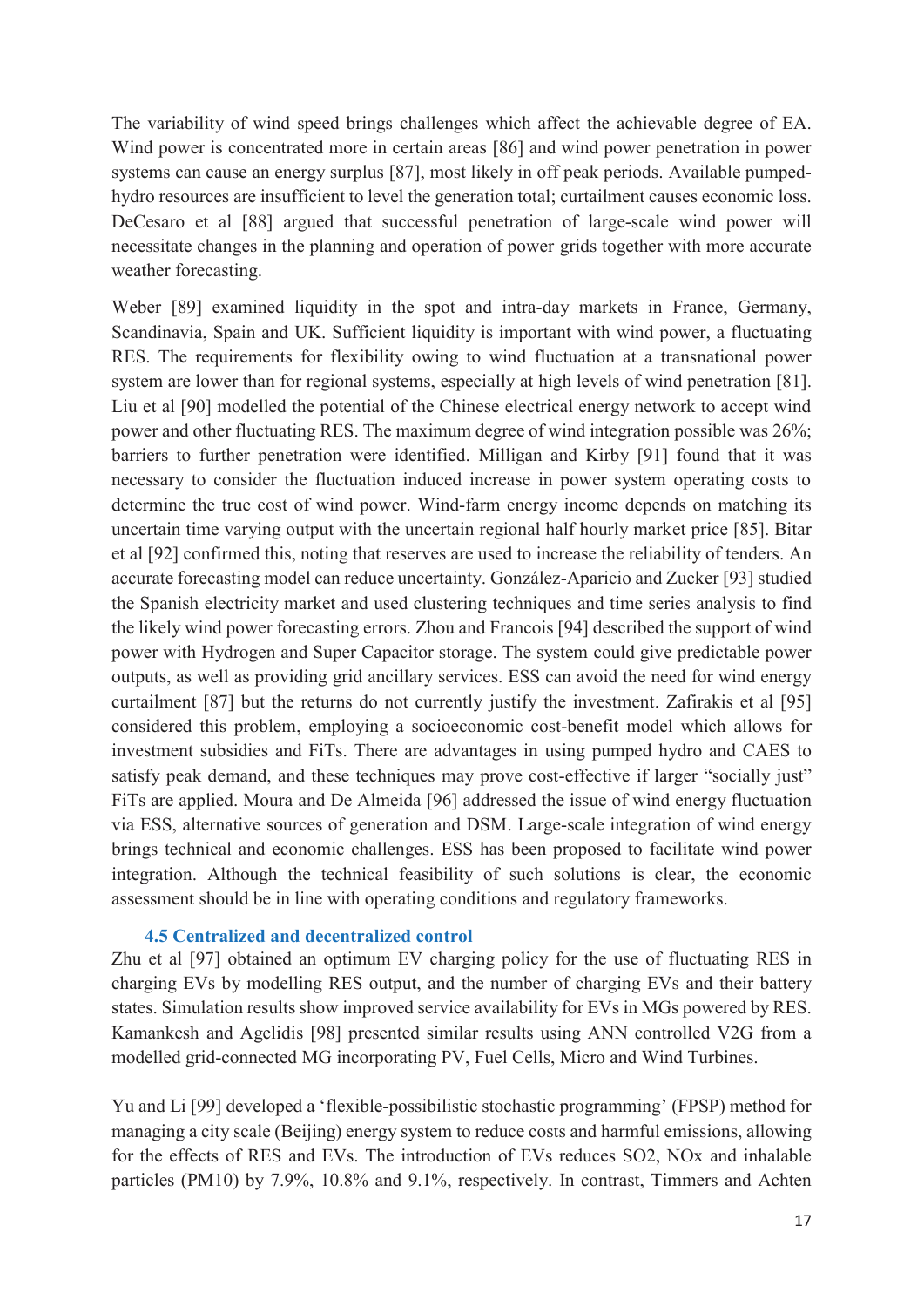[100] noted the correlation between vehicle weight and non-exhaust PM emissions. Diesel Particulate Filters are installed in new Diesel vehicles; EVs weigh more than their ICE counterparts. Total PM10 emissions from EVs were found to equal those of modern ICEVs and PM2.5 emissions were only 1-3% lower.

RES tend to be intermittent; hence their output tends not to be dispatchable. Zhang et al [101] proposed a Markov decision process algorithm (MDP) to alleviate this difficulty in a MG with random RES output and vehicle driving patterns. The MDP could 'learn', giving a system whose performance improved with experience. Rahbari et al [102] combined RES and EVs allowing for fluctuating energy usage. They used a Genetic algorithm /Fuzzy logic based controller to optimise power flow with a large number of EVs. Divshali et al [103] discussed a related problem, voltage stability in Smart Grids (SG) containing RESs, EVs, and ESSs. They describe a multi-agent transactive energy management system (TEMS) maximising profit for the participants whilst maintaining voltage levels within statutory limits allowing for the fluctuating RES output. Nguyen et al [104] addressed the problem of fluctuating RES output with a new controller which measured the power balance in a system via its frequency deviation, achieving power balance via V2G.

Attia et al [105] suggested that SGs will require real time information, via IT and communication technologies, on the behaviour of the system components, to permit operation with intermittent RES and fluctuating loads. Their SG architecture included generation, transmission, distribution, loads, SG and cyber-security managers, together with their intercommunication. EVs are treated as prosumers. The result was to delay network reinforcement, maximising RES uptake, minimising pollution. Suganya et al [106] noted that random location of PHEVs and RES in distribution systems may cause system overload, unnecessary losses, and a poor voltage profile. They described a strategic placement method, and proposed an ANN based energy management framework to cope with the necessary scheduling requirements. Kamalinia et al [107] considered the problem of integrating large amounts of wind energy using hydro and natural gas backup and presented an algorithm for optimum, flexible allocation of the backup systems. The reliability criteria included the loss of load expectation (LOLE) and load curtailment limits.

## **5. Renewable energy policies to promote energy autonomy**

In order to integrate fluctuating RES into the grid and match supply and demand, storage and/or self-consumption can be helpful.

The EU's Renewable Energy Directive 2018/2001 [108] includes policies to promote EA. Article 21 (renewable self-consumers) and Article 22 (renewable energy communities) propose:

- x To ensure that consumers are entitled to become renewables self-consumers.
- x To ensure renewables self-consumers and renewable energy communities are entitled to: (i) the generation, consumption, storage and selling of excess renewable electricity; (ii) the installation and operation of electricity storage systems for self-consumption, and; (iii) to maintain rights and obligations as final consumer.
- No charges or fees for self-generated electricity produced in installations up to 30 kW installed capacity.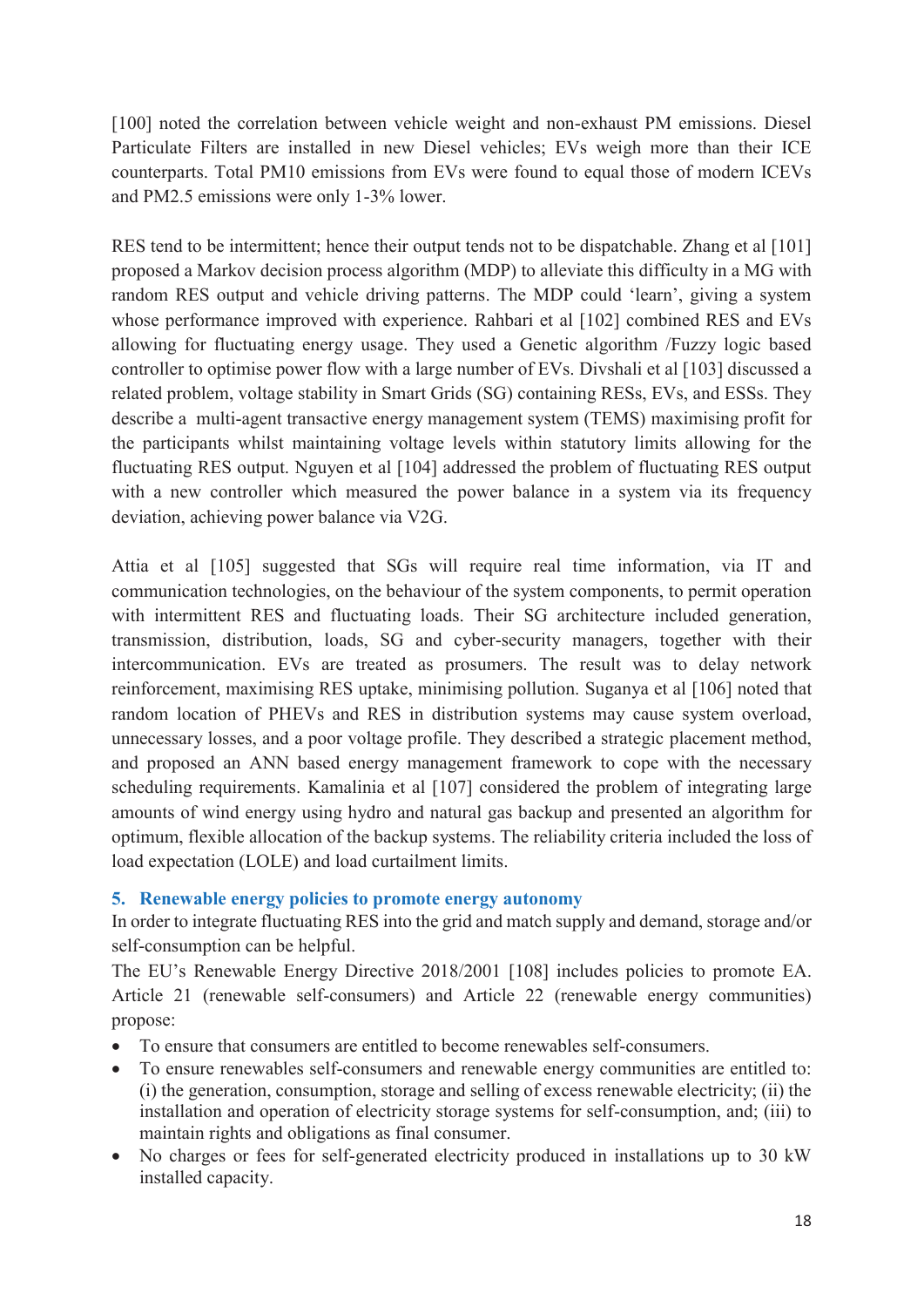• To ensure renewable self-consumers located in the same building are permitted to arrange sharing of renewable energy produced on their site or sites between themselves without charges, fees, levies and taxes.

The EU Directive on Energy Efficiency (2012/27/EU) [109] makes no direct reference to EA or self-sufficiency. According to Article 1, moderation of energy demand is one of the five dimensions of the Energy Union Strategy established by the 2015 Commission Communication entitled 'A Framework Strategy for a Resilient Energy Union with a Forward-Looking Climate Change Policy'. Improving energy efficiency will improve energy security by reducing dependence on energy imports from outside the EU; thus energy efficiency is to be treated as an energy source in its own right.

In the EU's "Clean Energy for all Europeans" package [110] there is also no direct reference to EA or self-sufficiency. This policy package applies to the five dimensions of the Energy Union, closely related and mutually reinforcing:

- (a) energy security;
- (b) internal energy market;
- (c) energy efficiency;
- (d) decarbonisation; and
- (e) research, innovation and competitiveness.

'Energy Security' requires national objectives with regard to: increasing the diversification of energy sources and supply from third countries, the purpose of which may be to reduce energy import dependency; increasing the flexibility of the national energy system; addressing constrained or interrupted supply of an energy source, for the purpose of improving the resilience of regional and national energy systems, including a timeframe for when the objectives should be met.

All EU Member States must draw up every 3 years National Energy Efficiency Action Plans under the EU Energy Efficiency Directive [111], setting out their estimated energy consumption, planned energy efficiency measures, and the expected improvements. They must also report annually on the progress achieved towards their national energy efficiency targets, and outline how they will meet the renewable energy and energy efficiency targets for 2030 in a 10-year National Energy & Climate Plan, to be submitted by 31 December 2019 [112].

Colmenar-Santos [113] argued for the creation of new Spanish national energy policies for the economic creation of large scale systems of distributed generation.

A French initiative to encourage electrical self-consumption, in June 2019 [114], called for tenders for renewable facilities for self-consumption for installations between 100 kW and 1 MW. This is open to consumers in the industrial, tertiary and agricultural sectors who can participate in the solar energy sector. A target is 450 MW of self-consumption projects. In July 2017 the French Government published details of its new initiative to combat climate change [115]. Ecological transition contracts (ETC) were introduced to support the ecological transformation of the territories/regions of France. ETCs concern energy transition, building renovation, developing short supply chains and sustainable agriculture, the circular economy, sustainable mobility, and the fight against artificial environments for crops. The State will enter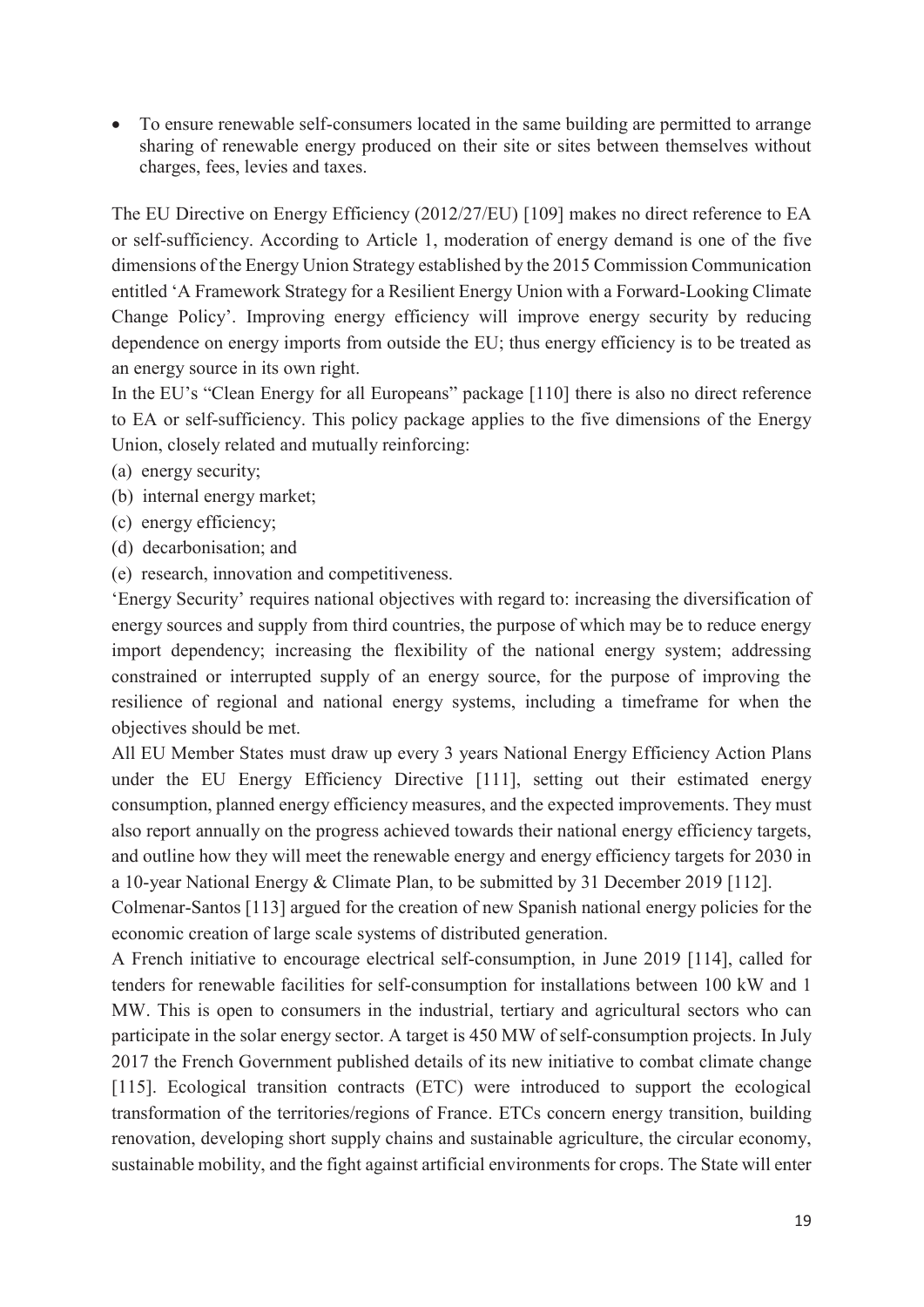into contracts with these territories on a voluntary basis to give them the means to contribute to the national objectives and net job creation and social opportunities.

The French co-constructed ecological transition contracts [116] aim to: • demonstrate that ecology is a driving force of the economy, and develop local employment through the ecological transition (structuring of sectors, development of new training).

• act with all actors in the territory, public as well as private, to translate the ecological transition in appropriate forms.

• support industrial reconversion of a territory (vocational training, redevelopment of sites).

Each territory will rely on its ecological transition contract to develop its strategic ecological transition, according to its specificities and needs: renewable energies, energy efficiency, mobility, rurality and agriculture, circular economy, construction and urban planning and biodiversity. Set up at the level of one or more intercommunalities they are co-built from local projects through the mobilization of the actors of the territories: communities, companies, associations and citizens. A particular French ETC with EA is described [117] for the Briançonnais county whose 37 communes are working on EA, food, travel and a zero waste policy. The ETC is one of 20 to be agreed with the State. The region enjoys plentiful sunshine and has hydroelectric resources. In 2011 local people created a company to bring together communities, businesses and citizens, supported by the local distribution company. In 2015 Greater Briançon received a state subsidy.

In the Dutch 2018 Draft Integrated National Energy and Climate Plan 2021-2030 [118] EA requires the encouragement of storage, noting that consumers can respond to real-time rates because of the increase in smart meters, 'whether or not through the use of aggregators. In addition, any obstacles to storage will be removed. The transition to electric cars might be able to contribute to this'. RES self-consumption is to be encouraged: until 2023, PV energy used by small-consumer connections (3x30A) and fed back into the grid is deducted from the energy purchased from the grid, (the netting scheme) [118,119]. Between 2023 and 2030 the scheme will be gradually phased out, encouraging self-consumption.

The UK's House of Commons Energy and Climate Change Committee recommended in 2016 that attention be given to encouraging storage and DSM, both key drivers for EA [120]. In October 2018 UK agency Innovate UK awarded £1.5m to a consortium led by Cenin Renewables to investigate the decentralization of, inter alia, power and energy generation in the Bridgend area [121].

# **6. Challenges and opportunities**

This section discusses technical, economic, social and political matters along the pathway to energy autonomy. One of the most promising possibilities for economic energy supply is the use of EV batteries, appropriately aggregated, to store energy from RES when in surplus, releasing it when needed (V2G/V2H/V2B). EV batteries suffer degradation in use, so their price and lifetime determine storage cost, one of the primary technical challenges for V2G [122]. Automotive useful lifetime is defined as a capacity fade to 80% of the initial value according to IEC 62660-1 and ISO 12405-1 Standards. EV battery costs have fallen dramatically over the last few years [123,124]. Bloomberg NEF [51] predicted very large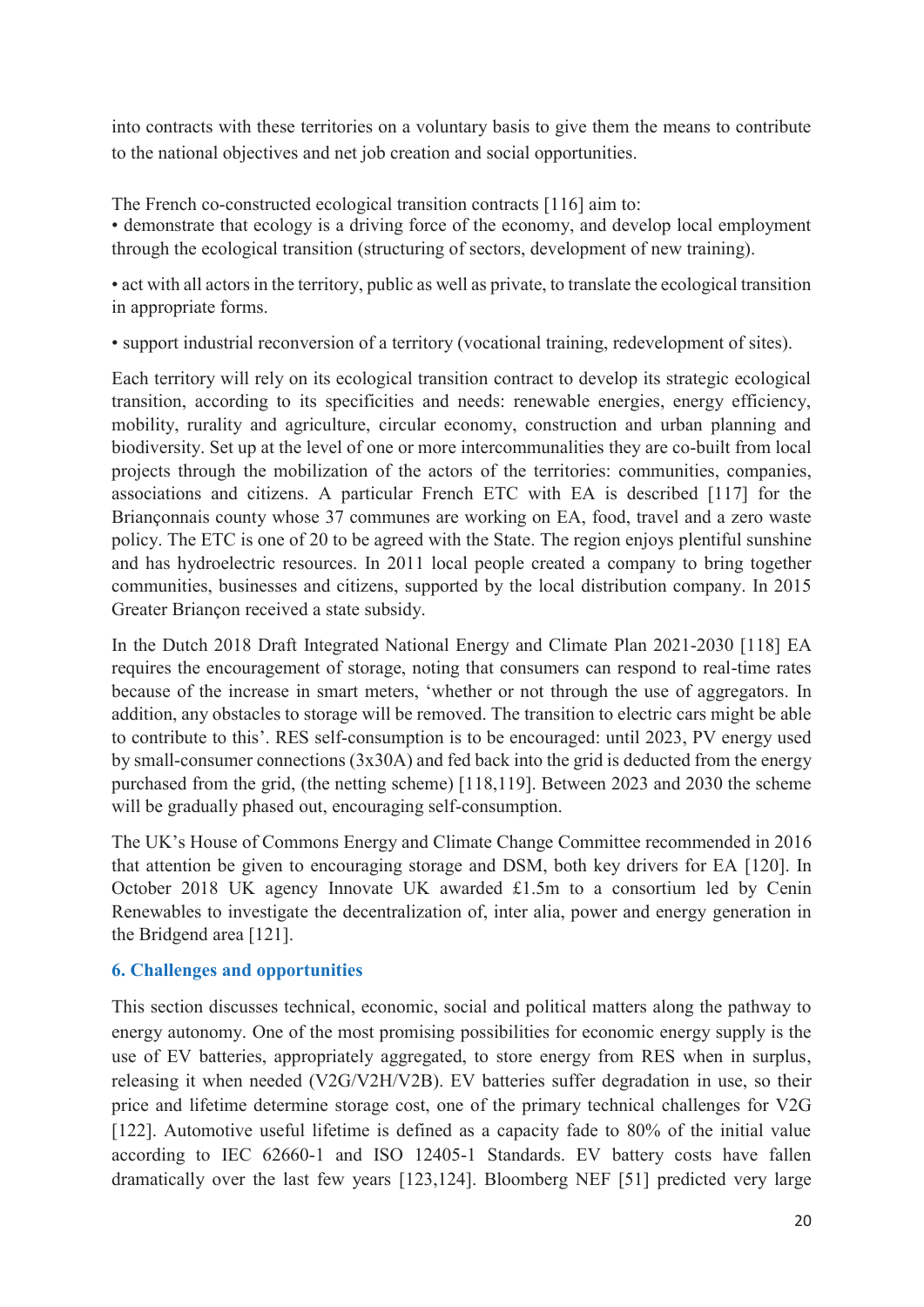investments in EV battery technology and production capacity at scale, leading to price reductions for both automotive and stationary storage batteries; prices have fallen by 79% since 2010. Bloomberg NEF expect that 1,291GW of new battery capacity will be added by 2050, some 40% of which will be 'behind-the-meter'. Bloomberg anticipates a price of \$70/kWh by 2030 for stationary applications. The volume-weighted average price of a lithium-ion battery pack is \$176/kWh, the fall in price resulting from improved technology, especially in higher cell energy density. The report speaks of selling price but there is ambiguity and the quoted price series might possibly refer to production costs. Performing an exponential extrapolation of the price series in constant 2018 US\$ suggests that the price of EV batteries may well fall to below \$100/kWh by 2021. Once EV batteries fall to such low price levels, barriers to increasing EA will fall. This revolution in battery prices should be quantified. EVs for energy storage can overcome many of the limitations impeding adoption of EA. The costs of storage for larger scales are considerably lower than for smaller scales.

If consumers practise EA, they lower their Grid power consumption. Network costs tend to be added to consumers' power bills. Thus increasing EA decreases the contribution towards the maintenance of the Grid system from EA adopters, leaving more of the costs to be borne by the remainder of consumers. By increasing their degree of local EA they reduce their imports from medium and high voltage electricity networks, hence they contribute less to the overall network costs [1]. The effect of a single household adopting EA is low but if EA became very widespread [125] there would be substantial extra costs for non-EA consumers. Other challenges include the costs and opportunities of investment together with social and reputational factors. A reduced need for energy transmission and distribution from central networks has environmental benefits in reduced environmental impacts of this infrastructure and required technology [126]. This will only be seen by continued movement along the pathway to achieve energy autonomy with systemic and practical efforts at local and regional levels [127].

## **7. Conclusions**

The IPCC report of October 2018 [128] highlights the need to limit Global Warming to  $1.5^{\circ}$ C. This means a 'climate emergency'. Humankind must reduce  $CO<sub>2</sub>$  emissions. The August 2019 IPCC report [129] notes continuing degradation of agricultural land through human activities, the problem becoming more severe as climate change becomes more serious. EA can help to reduce CO<sub>2</sub> normally associated with DG, which often includes PV and BSS. Having a RES (PV) system already gives some degree of self-sufficiency but this paper emphasizes that two key ways to increase energy autonomy are through a storage system and/or with the adoption of DSM. Use of storage adds to energy costs since its provision is expensive. Some significant investments are necessary, but the higher the investment in storage capacity the higher is the achieved grid independency. The components of a PV and Li-Ion battery storage system have now become sufficiently affordable that 100% EA is becoming economically viable for a consumer at neighbourhood and district scales, even if at the household level the relevant prices must fall further. The same argument applies to the achieved  $CO<sub>2</sub>$  emission reduction. The larger the scale for EA, the less the generation cost for PV and the lower the storage costs, which are expected to decrease with time. The degree of achievable grid autonomy depends also on the shape of the load curve for various times of day and seasons. This also is contingent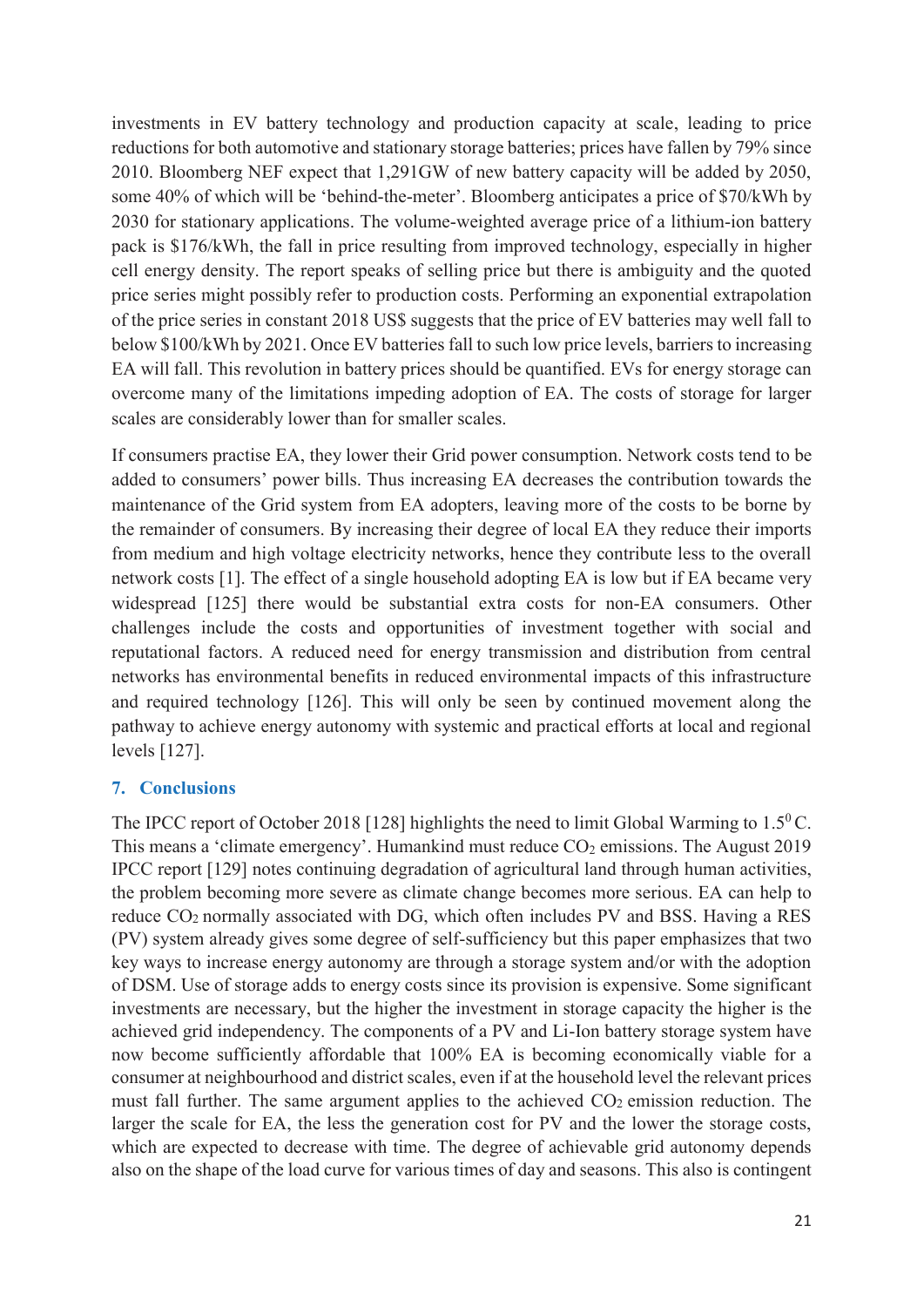on the scale of the system: the higher the number of elements of consumption and generation involved, the higher the achieved self-consumption.

This relationship is linear in an initial phase; a proportional increase in the grid investments increases with the number of households. But this reaches a saturation point after an optimal number. Moreover, the right time-scale is essential for a correct evaluation of EA, because a long interval will lead to inaccurate calculations whereas shorter intervals will require more calculations. The same applies to the billing period: if instantaneous billing is adopted then the compensation of the lack of PV generation in winter with the overproduction in summer with net metering is not considered. Finally, DSM is an economic way to achieve higher EA, and when it is paired with a battery system even higher autonomy is achieved. If there is already a high level of EA, diminishing returns apply requiring considerable investment. There must be a coherent definition for EA in order to calculate this parameter within an Operational Pilot or for a monitored implementation. EA helps reduce  $CO<sub>2</sub>$  emissions. They both depend on the energy produced by RES. This offers clear savings in  $CO<sub>2</sub>$  emissions compared to fossil fuel technologies. In the EU a Guarantee of origin is a certificate issued by a RES generator warranting that 1MWh of electricity has been generated from renewable sources. A consumer will buy the certificate thus demonstrating that the energy used originates from RES. Encouragingly, RES are making rapid progress. As reported in [130], in 2018 the RES supply of Guarantees of Origin reached almost 600TWh and demand exceeded 500TWh.

**Acknowledgements:** This work was supported by the EU–Interreg North Sea Region programme's Smart, clean Energy and Electric Vehicles for the City (SEEV4-City) project. We thank Geoff O'Brien, Bert Herteleer, Jan Cappelle, Xuewu Dai, Aymeric Buatois, Chris Rimmer and Mousa Marzband.

# **References:**

[1] Mc Kenna, R., 2018, The double-edged sword of decentralized energy autonomy. *Energy Policy* **113**, 747-750.

[2] Department for Business, Energy and Industrial Strategy, 2019, Average variable unit costs and fixed costs for electricity for UK regions 2018. Available online:

https://www.gov.uk/government/collections/domestic-energy-prices (Accessed 17/7/2019). [3] GreenBusinessWatch UK Domestic Solar Panel Costs and Returns 2019. Available online at: https://greenbusinesswatch.co.uk/uk-domestic-solar-panel-costs-and-returns-2019 (Accessed 17/7/2019).

[4] Lazard LCOS analysis November 2018. Available online: https://www.lazard.com/media/450774/lazards-levelized-cost-of-storage-version-40 vfinal.pdf (Accessed 17/7/2019).

[5] Dubarry, M., Devie, A. and McKenzie, K., 2017, Durability and reliability of electric vehicle batteries under electric utility grid operations: Bidirectional charging impact analysis. *Journal of Power Sources* **358**, 39-49.

[6] Rae, C. and Bradley, F., 2012, Energy autonomy in sustainable communities—a review of key issues*. Renewable and Sustainable Energy Reviews* **16**(9), 6497-6506.

[7] McKenna, R., Merkel, E. and Fichtner, W., 2017, Energy autonomy in residential buildings: A techno-economic model-based analysis of the scale effects. *Applied Energy* **189**, 800-815.

[8] Luthander, R., Widén, J., Nilsson, D. and Palm, J., 2015, Photovoltaic self-consumption in buildings: A review. *Applied Energy*, **142,** 80–94.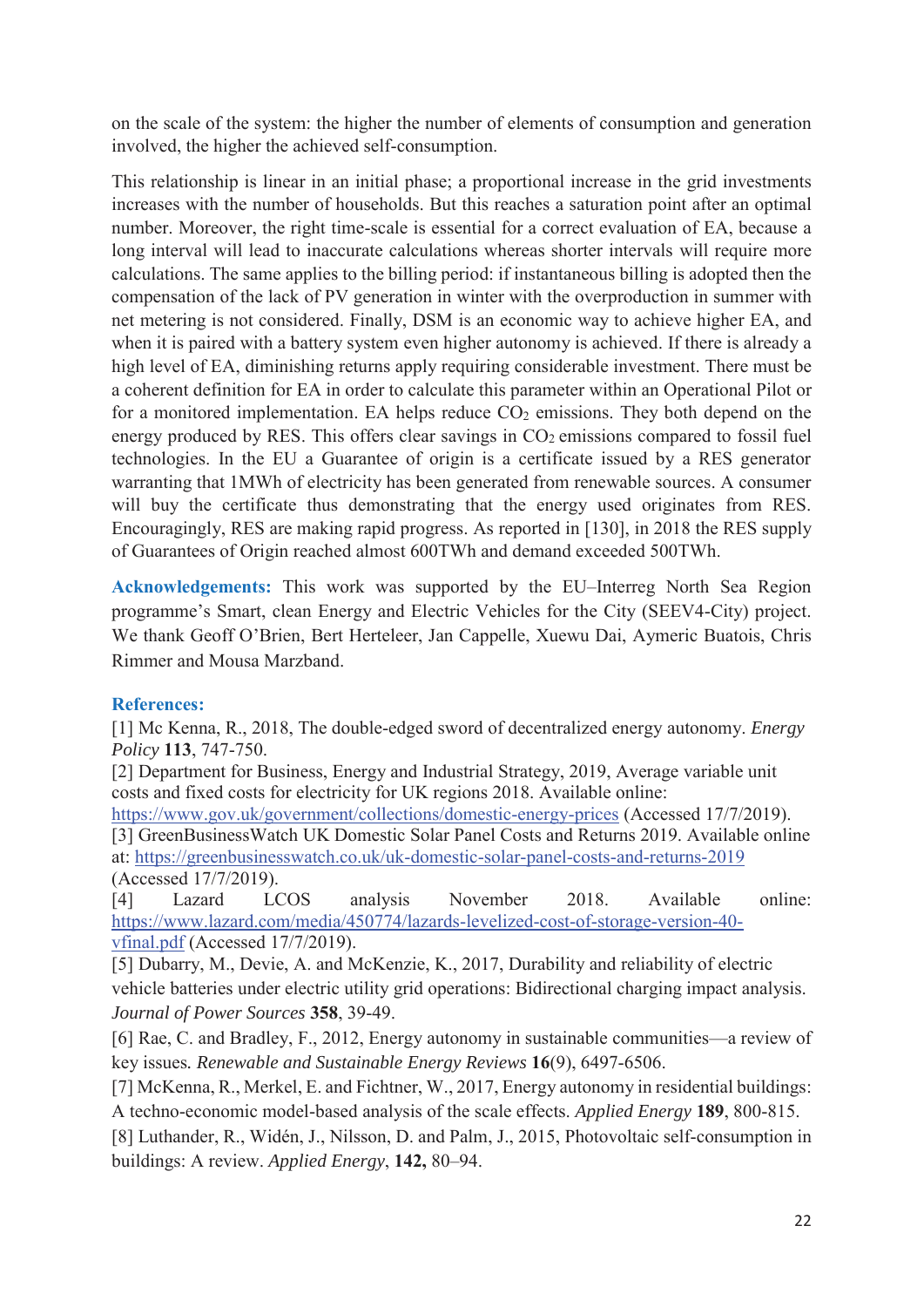[9] Nicolosi, M., Mills, A. and Wiser, R., 2010, The Importance of High Temporal Resolution in Modelling Renewable Energy Penetration Scenarios. 9th Conference on Applied Infrastructure Research, TU Berlin.

[10] Warren, C.R. and McFadyen, M., 2010, Does community ownership affect public attitudes to wind energy? A case study from south-west Scotland. *Land Use Policy*, **27**(2), 204–213.

[11] Mathiesen, B.V., Lund, H., Connolly, D., Wenzel, H., Østergaard, P.A, Möller, B., Nielsen, S., Ridjan, I., Karnøe, P., Sperling, K. and Hvelplund, F.K., 2015, Smart Energy Systems for coherent 100% renewable energy and transport solutions. *Applied Energy*, **145**, 139-154.

[12] Østergaard, P.A., 2009, Reviewing optimisation criteria for energy systems analyses of renewable energy integration. *Energy*, **34**(9), 1236-1245.

[13] Comodi, G., Giantomassi, A., Severini, M., Squartini, S., Ferracuti, F., Fonti, A., Cesarini, D.N., Morodo, M. and Polonara, F., 2015, Multi-apartment residential microgrid with electrical and thermal storage devices: experimental analysis and simulation of energy management strategies. *Applied Energy*, **137**, 854–866.

[14] Milan, C., Bojesen, C. and Nielsen, M., 2012, A cost optimization model for 100% renewable residential energy supply systems. *Energy*, **48**(1), 118–127.

[15] Akter, M.N., Mahmud, M.A. and Oo, A.M.T., 2017, Comprehensive economic evaluations of a residential building with solar photovoltaic and battery energy storage systems: An Australian case study. *Energy and Buildings,* **138,** 332-346.

[16] Weniger, J., Tjden, T. and Quaschning, V., 2013, Sizing of residential PV battery systems. *Energy Procedia*, **46**, 78–87.

[17] Quoilin, S., Kavvadias, K., Mercier, A, Pappone, I. and Zucker, A., 2016, Quantifying self-consumption linked to solar home battery systems: Statistical analysis and economic assessment. *Applied Energy*, **182**, 58-67.

[18] Mulder, G., De Ridder, F.D. and Six, D., 2010, Electricity storage for grid-connected household dwellings with PV panels. *Solar Energy*, **84**(7), 1284-1293.

[19] Santos, J.M., Moura, P.S. and De Almeida, A.T., 2014, Technical and economic impact of residential electricity storage at local and grid level for Portugal. *Applied Energy*, **128**(1), 254-264.

[20] Hassan, A.S., Cipcigan, L. and Jenkins, N., 2017, Optimal battery storage operation for PV systems with tariff incentives. *Applied Energy*, **203**, 422-441.

[21] Mariaud, A., Acha, S., Ekins-Daukes, N., Shah, N. and Markides, C.N., 2017, Integrated optimisation of photovoltaic and battery storage systems for UK commercial buildings. *Applied Energy*, **199**, 466-478.

[22] Widén, J., Wäckelgård, E. and Lund, P.D., 2009, Options for improving the load matching capability of distributed photovoltaics: methodology and application to high latitude data. *Solar Energy*, **83**, 1953–66.

[23] Mesarić, P. and Krajcar, S., 2015, Home demand side management integrated with electric vehicles and renewable energy sources. *Energy & Buildings*, **108**, 1-9.

[24] Castillo-Cagigal, M., Caamaño-Martín, E., Matallanas, E., Masa-Bote, D., Gutiérrez, A., Monasterio-Huelin, F. and Jiménez-Leube, J., 2011, PV self-consumption optimization with storage and Active DSM for the residential sector. *Solar Energy*, **85**(9), 2338-2348.

[25] Lorenzi, G. and Santos Silva, C.A., 2016, Comparing demand response and battery storage to optimize self-consumption in PV systems. *Applied Energy*, **180**, 524-535.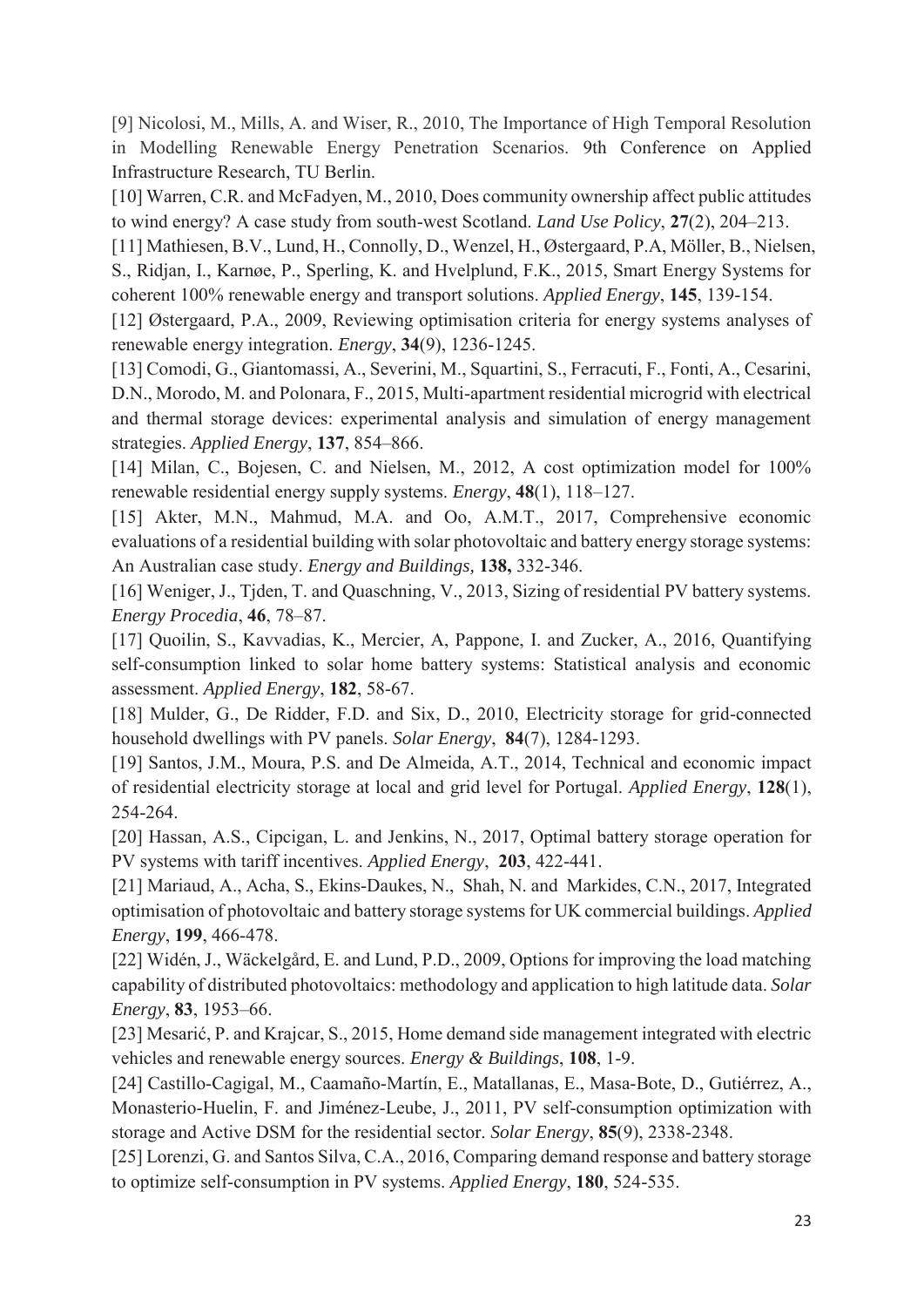[26] Vieira, F.M., Moura, P.S. and De Almeida, A.T., 2017, Energy storage system for selfconsumption of photovoltaic energy in residential zero energy buildings. *Renewable Energy*, **103**, 308-320.

[27] Uddin, K., Gough, R., Radcliffe, J., Marco, J. and Jennings, P., 2017, Techno-economic analysis of the viability of residential photovoltaic systems using lithium-ion batteries for energy storage in the United Kingdom. *Applied Energy*, **206**, 12-21.

[28] UK Government statistics on solar PV cost data. Available online:

https://www.gov.uk/government/statistics/solar-pv-cost-data (Accessed 17/7/2019).

[29] Cost of financing UK Solar PV. Available online at: https://www.solarguide.co.uk/solarpv-finance#/ (Accessed 17/5/2019).

[30] Cost of remortgage below 2% for home improvements. Available online:

shttps://www.thisismoney.co.uk/money/mortgageshome/article-6640285/How-use-mortgagefinance-home-improvements.html (Accessed 17/7/2019).

[31] Lazard levelised cost of energy 2018. Available online:

https://www.lazard.com/media/450784/lazards-levelized-cost-of-energy-version-120 vfinal.pdf (Accessed 17/7/2019).

[32] Storage costs of Tesla Powerwall 2 domestic storage battery. Available online: https://www.solarquotes.com.au/blog/powerwall-2-warranty (Accessed 17/7/2019).

[33] Trends in PV generation costs. Available online: http://www.r-e-a.net/upload/uk-solarbeyond-subsidy-the-transition.pdf (Accessed 17/7/2019).

[34] Curry, C., 2017, Lithium-ion Battery Costs and Market, Bloomberg New Energy Finance. Available online: https://data.bloomberglp.com/bnef/sites/14/2017/07/BNEF-Lithium-ion-battery-costs-and-market.pdf (Accessed 17/7/2019).

[35] Orehounig, K., Evins, R. and Dorer, V., 2015, Integration of decentralized energy systems in neighbourhoods using the energy hub approach. *Applied Energy*, **154**, 277–89.

[36] De Coninck, R., Baetens, R., Saelens, D., Woyte, A. and Helsen, L., 2014, Rule-based demand side management of domestic hot water production with heat pumps in zero energy neighbourhoods. *Journal of Building Performance Simulation*, **7**(4), 271-288.

[37] Baetens, R., De Coninck, R., Van Roy, J., Verbruggen, B., Driesen, J., Helsen, L. and Saelens, D., 2012, Assessing electrical bottlenecks at feeder level for residential net zeroenergy buildings by integrated system simulation. *Applied Energy*, **96**, 74–83.

[38] Lawder, M.T., Viswanathan, V. and Subramanian, V.R., 2015, Balancing autonomy and utilization of solar power and battery storage for demand based microgrids. *Journal of Power Sources*, **279**, 645-655.

[39] Luthander, R., Widén, J., Munkhammar, J. and Lingfors, D., 2016, Self-consumption enhancement and peak shaving of residential photovoltaics using storage and curtailment. *Energy*, **112**, 221-231.

[40] Swedish domestic power prices as at December 2018. Available online:

https://www.scb.se/en/finding-statistics/statistics-by-subject-area/energy/price-trends-in-theenergy-sector/energy-prices-on-natural-gas-and-electricity/pong/tables-and-graphs/averageprices-by-half-year-2007/prices-on-electricity-for-household-consumers-2007/ (Accessed 15/7/2019).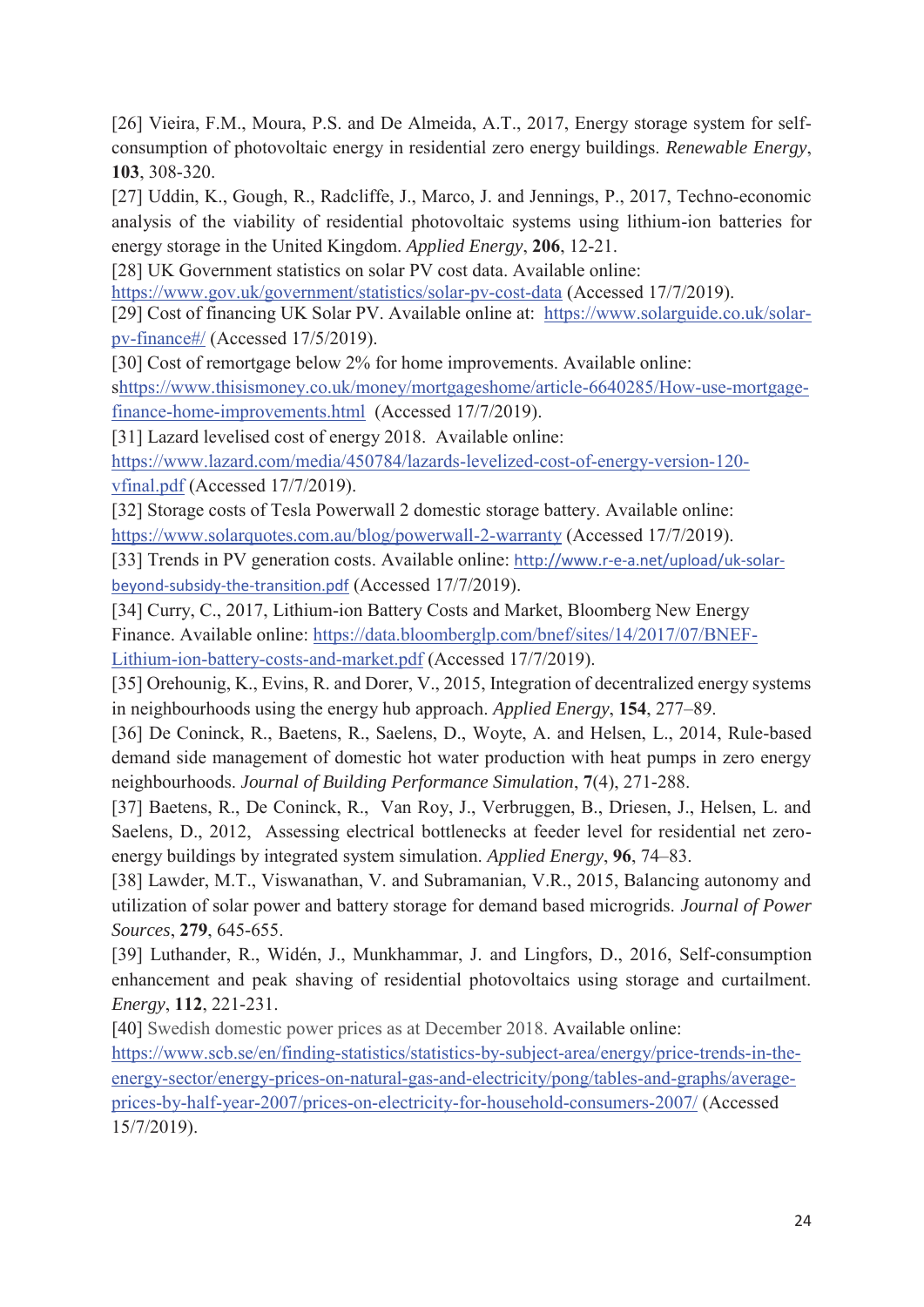[41] Killinger, S., Mainzer, K., McKenna, R., Kreifels, N. and Fichtner, W., 2015, A regional optimisation of renewable energy supply from wind and photovoltaics with respect to three key energy-political objectives. *Energy*, **84**, 563-574.

[42] Schmidt, J., Schönhart, M., Biberacher, M., Guggenberger, T., Hausl, S., Kalt, G., Leduc, S., Schardinger, I. and Schmid, E., 2012, Regional energy autarky: potentials, costs and consequences for an Austrian region. *Energy Policy*, **47**, 211–221.

[43] Jenssen, T., König, A. and Eltrop, L., 2014, Bioenergy villages in Germany: bringing a low carbon energy supply for rural areas into practice. *Renewable Energy*, **61**, 74–80.

[44] Burgess, P.J., Casado, M.R., Gavu, J., Mead, A., Cockerill, T., Lord, R., Van der Horst, D. and Howard, D.C., 2012, A framework for reviewing the trade-offs between, renewable energy, food, feed and wood production at a local level. *Renewable Sustainable Energy Reviews*, **16**(1), 129–42.

[45] Dang, X.L., Petit, M. and Codani, P., 2015, Energy optimization in an eco-district with electric vehicles smart charging. PowerTech IEEE, Eindhoven.

[46] Greentechmedia levelised cost of energy for lithium ion batteries. Available online: https://www.greentechmedia.com/articles/read/report-levelized-cost-of-energy-for-lithiumion-batteries-bnef#gs.prpbh4 (Accessed 15/7/2019).

[47] EU Interreg North Sea Region State of the Art Summary Report-SEEV4 City. https://www.seev4-city.eu/wp-content/uploads/2018/08/20180124\_State-of-the-art-Summary-Report-SEEV4-City.pdf

[48] Barbour, E., Wilson, I.A., Radcliffe, J., Ding, Y. and Li, Y., 2016, A review of pumped hydro energy storage development in significant international electricity markets. *Renewable and Sustainable Energy Reviews*, **61**, 421-432.

[49] Ibrahim, H. and Ilinca, A., 2013, Techno-Economic Analysis of Different Storage Technologies In: Energy Storage - Technologies and Applications 2013, edited by A. F. Zobaa. *IntechOpen*. Available online: https://www.intechopen.com/books/energy-storagetechnologies-and-applications/techno-economic-analysis-of-different-energy-storagetechnologies (Accessed 15/7/2019).

[50] Sundararagavan, S. and Baker, E., 2012, Evaluating energy storage technologies for wind power integration. *Solar Energy*, **86**(9), 2707-2717.

[51] Bloomberg NEF's New Energy Outlook (NEO) 2018. Available online:

https://www.facebook.com/BloombergNEF/videos/our-2018-battery-price-survey-has-foundthat-the-volume-weighted-average-price-o/2243145969343197/ (Accessed 16/7/2019).

[52] Després, J., Mima, S., Kitous, A., Criqui, P., Hadjsaid, N. and Noirot, I., 2017, Storage as a flexibility option in power systems with high shares of variable renewable energy sources: a POLES-based analysis*. Energy Economics*, **64**, 638-650.

[53] Ghofrani, M., Arabali, A., Etezadi-Amoli, M. and Fadali, M.S., 2013, Energy Storage Application for Performance Enhancement of Wind Integration. *IEEE Transactions on Power Systems*, **28**(4), 4803-4811.

[54] Brekken, T.K.A., Yokochi, A., Von Jouanne, A., Yen, Z.Z, Hapke, H.M. and Halamay, D.A., 2011, Optimal Energy Storage Sizing and Control for Wind Power Applications. *IEEE Transactions on Sustainable Energy*, **2**(1), 69-77.

[55] Fertig, E. and Apt, J., 2011, Economics of compressed air energy storage to integrate wind power: A case study in ERCOT. *Energy Policy*, **39**(5), 2330-2342.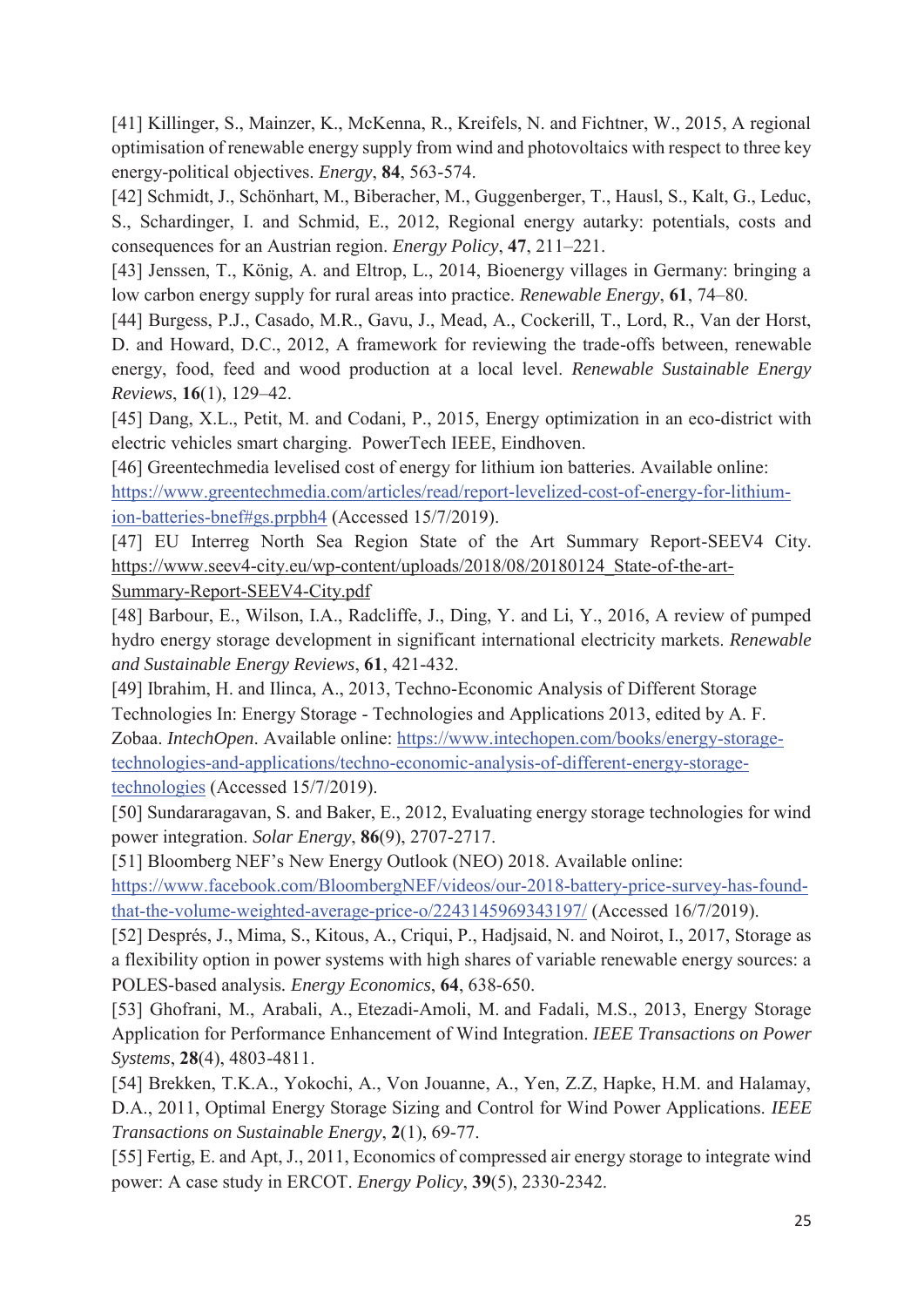[56] Madlener, R. and Latz, J., 2013, Economics of centralized and decentralized compressed air energy storage for enhanced grid integration of wind power. *Applied Energy*, **101**(C), 299- 309.

[57] Zunft, S., Jakiel, C., Koller, M. and Bullough, C., 2006, Adiabatic Compressed Air Energy Storage for the Grid Integration of Wind Power. Proceedings of the Sixth International Workshop on Large-Scale Integration of Wind Power and Transmission Networks for Offshore Windfarms, Delft: 346-351.

[58] Suul, J., Uhlen, K. and Undeland, T., 2008, Variable speed pumped storage hydropower for integration of wind energy in isolated grids: case description and control strategies. Nordic Workshop on Power and Industrial Electronics; Espoo.

[59] Muyeen, S.M., Takahashi, R., Murata, T. and Tamura, J., 2009, Integration of an Energy Capacitor System with a Variable-Speed Wind Generator. *IEEE Transactions on Energy Conversion*, **24** (3), 740-749.

[60] Castillo, A. and Gayme, D.F., 2014, Grid-scale energy storage applications in renewable energy integration: A survey. *Energy Conversion and Management*, **87**, 885-894.

[61] Ummels, B.C., Pelgrum, E. and Kling, W.L., 2008, Integration of large-scale wind power and use of energy storage in The Netherlands' electricity supply. *IET Renewable Power Generation*, **2**(1), 34-46.

[62] Speidel, S. and Bräunl, T., 2016, Leaving the grid. The effect of combining home energy storage with renewable energy generation. *Renewable and Sustainable Energy Reviews*, **60**, 1213-1224.

[63] Soares, B., Borba, M.C., Szklo, A. and Schaeffer, R., 2012, Plug-in hybrid electric vehicles as a way to maximize the integration of variable renewable energy in power systems: The case of wind generation in north-eastern Brazil. *Energy*, **37**(1), 469-481.

[64] Andersen, P.H., Mathews, J.A. and Rask, M., 2009, Integrating private transport into renewable energy policy: The strategy of creating intelligent recharging grids for electric vehicles. *Energy Policy*, **37**(7), 2481-2486.

[65] Robledo, C.B., Oldenbroek, V., Abbruzzese, F. and Van Wijk, A.J.M., 2018, Integrating a hydrogen fuel cell electric vehicle with vehicle-to-grid technology, photovoltaic power and a residential building. *Applied Energy*, **215**, 615-629.

[66] Hoarau, Q. and Perez, Y., 2018, Interactions between electric mobility and photovoltaic generation: A review. *Renewable and Sustainable Energy Reviews*, **94**, 510-522.

[67] Haddadian, G., Khalili, N., Khodayar, M. and Shahidehpour, M., 2016, Optimal coordination of variable renewable resources and electric vehicles as distributed storage for energy sustainability. *Sustainable Energy, Grids and Networks*, **6**, 14-24.

[68] Iacobucci, R., McLellan, B. and Tezuka, T., 2018, The Synergies of Shared Autonomous Electric Vehicles with Renewable Energy in a Virtual Power Plant and Microgrid. *Energies*, **11**(8), 2016.

[69] Richardson, D.B., 2013, Electric vehicles and the electric grid: A review of modelling approaches, impacts, and renewable energy integration. *Renewable and Sustainable Energy Reviews*, **19**, 247-254.

[70] Mwasilu, F., Justo, J.J., Kim, E.K., Do, T.D. and Jung, J.W., 2014, Electric vehicles and smart grid interaction: A review on vehicle to grid and renewable energy sources integration. *Renewable and Sustainable Energy Reviews*, **34**, 501-516.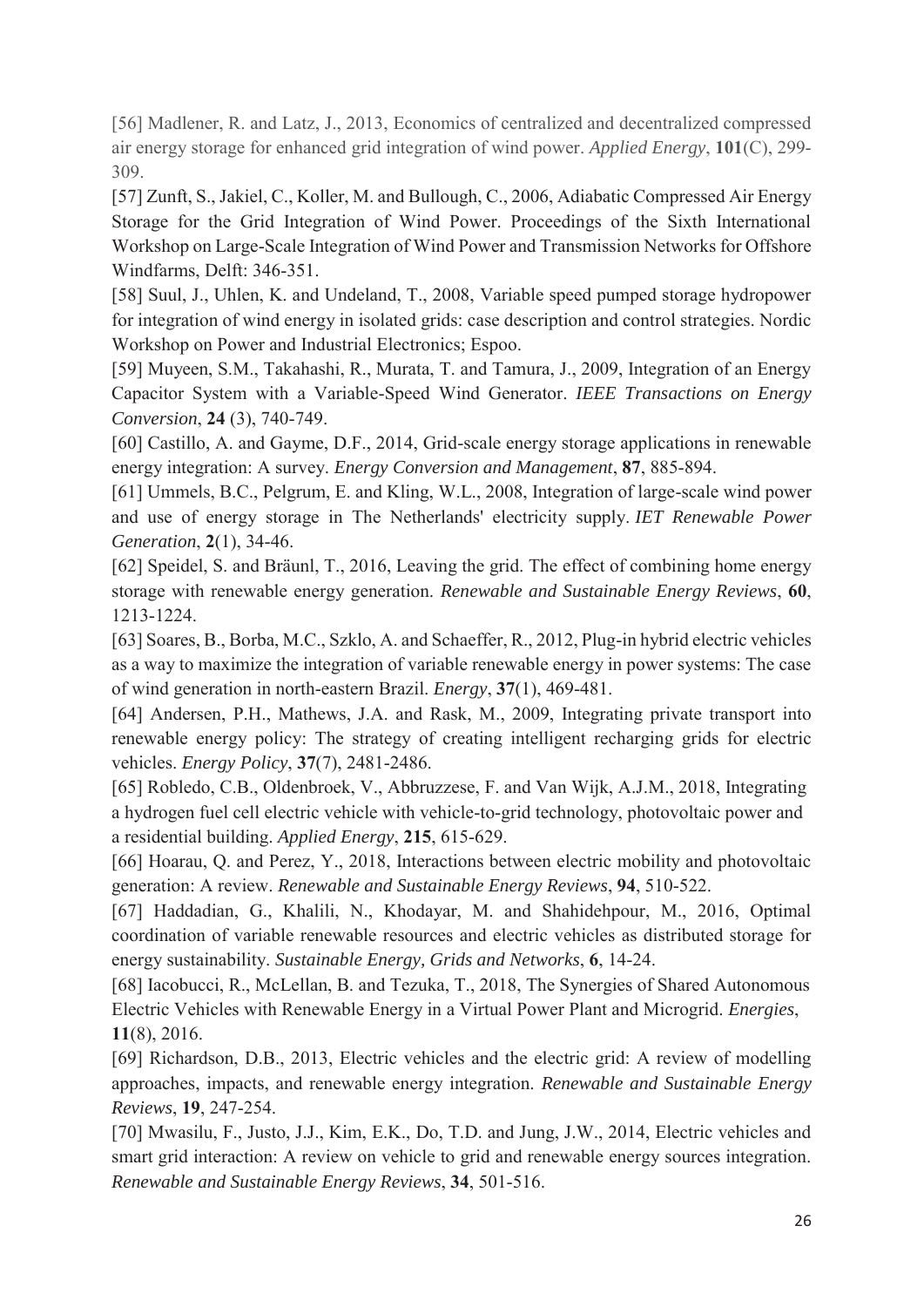[71] Schuller, A., Flath, C.M. and Gottwalt, S., 2015, Quantifying load flexibility of electric vehicles for renewable energy integration. *Applied Energy*, **151**, 335-344.

[72] Chellaswamy, C. and Ramesh, R., 2017, Future renewable energy option for recharging full electric vehicles. *Renewable and Sustainable Energy Reviews*, **76**, 824-838.

 [73] International Renewable Energy Agency 2016. The Power to Change: Solar and Wind Cost Reduction Potential to 2025. Available online:

https://www.irena.org/publications/2016/Jun/The-Power-to-Change-Solar-and-Wind-Cost-Reduction-Potential-to-2025 (Accessed 16/7/2019).

[74] Understanding the operating costs of coal power: US example. 2018. Available online: https://www.carbontracker.org/reports/understanding-operating-cost-coal-fired-power-usexample/ (Accessed 17July 2019).

[75] US Energy Information Administration 2019 Levelized Cost and Levelized Avoided Cost of New Generation Resources, Annual Energy Outlook. 2019. Available online: https://www.eia.gov/outlooks/aeo/pdf/electricity\_generation.pdf (Accessed 16/7/2019).

[76] López Prol, J., 2018, Regulation, profitability and diffusion of photovoltaic grid-connected systems: A comparative analysis of Germany and Spain. *Renewable and Sustainable Energy Reviews*, **91**, 1170-1181.

[77] Merei, G., Moshövel, J., Magnora, D. and Sauer, D.U., 2016, Optimization of selfconsumption and techno-economic analysis of PV-battery systems in commercial applications. *Applied Energy*, **168**, 171-178.

[78] López Prol, J. and Steininger, K.W., 2017, Photovoltaic self-consumption regulation in Spain: Profitability analysis and alternative regulation schemes. *Energy Policy*, **108**, 742-754.

[79] Jones, C., Peshev, V., Gilbert, P. and Mander, S., 2017, Battery storage for post-incentive PV uptake? A financial and life cycle carbon assessment of a non-domestic building. *Journal of Cleaner Production*, **167**, 447-458.

[80] International Energy Agency 2015. Projected Costs Of Generating Electricity. Available online: https://www.oecd-nea.org/ndd/pubs/2015/7057-proj-costs-electricity-2015.pdf (Accessed 16/7/2019).

[81] Hubera, M., Dimkovab, D. and Hamacher, T., 2014, Integration of wind and solar power in Europe: Assessment of flexibility requirement, *Energy*, **69**, 236-246.

[82] Anuphappharadorn, S., Sukchai, S., Sirisamphanwong, C. and Ketjoy, N., 2014, Comparison the Economic Analysis of the Battery between Lithium-ion and Lead-acid in PV Stand-alone Application. *Energy Procedia*, **56**, 352-358.

[83] Naumann, M., Karl, R.C., Truong, C.N., Jossen, A. and Hesse, H.C., 2015, Lithium-ion Battery Cost Analysis in PV-household Application. *Energy Procedia*, **73**, 37-47.

[84] Smith, J.C., Milligan, M.R., DeMeo, E.A. and Parsons, B., 2007, Utility Wind Integration and Operating Impact. State of the Art. *IEEE Transactions on Power Systems*, **22**(3), 900-908. [85] MacGill, I., 2010, Electricity market design for facilitating the integration of wind energy: Experience and prospects with the Australian National Electricity Market. *Energy Policy*, **38**(7), 3180-3191.

[86] Söder, L., Hofmann, L., Orths, A., Holttinen, H., Wan, Y.H. and Tuohy, A., 2007, Experience from Wind Integration in Some High Penetration Areas. *IEEE Transactions on Energy Conversion*, **22**(1), 4-12.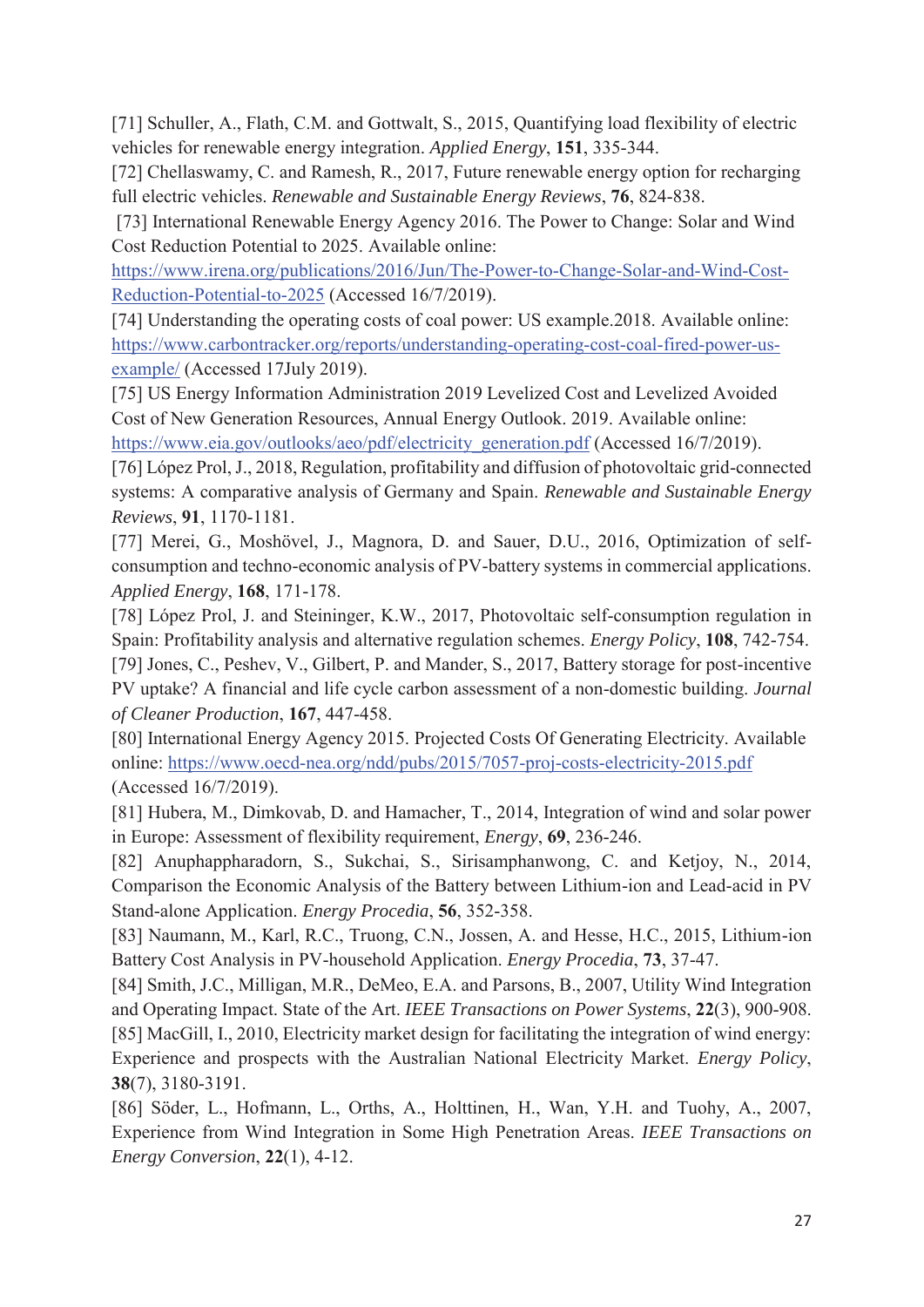[87] Faias, S., De Sousa, J., Reis, F.S. and Castro, R., 2012, Assessment and Optimization of Wind Energy Integration into the Power Systems: Application to the Portuguese System. *IEEE Transactions on Sustainable Energy*, **3**(4), 627-635.

[88] DeCesaro, J., Porter, K. and Milligan, M., 2009, Wind Energy and Power System Operations: A Review of Wind Integration Studies to Date. *The Electricity Journal*, **22**(10), 34-43.

[89] Weber, C., 2010, Adequate intraday market design to enable the integration of wind energy into the European power systems. *Energy Policy,* **38**(7), 3155-3163.

[90] Liu, W., Lund, H. and Mathiesen, B.V., 2011, Large-scale integration of wind power into the existing Chinese energy system. *Energy*, **36**(8), 4753-4760.

[91] Milligan, M. and Kirby, B., 2009, Calculating Wind Integration Costs: Separating Wind Energy Value from Integration Cost Impacts. NREL Technical Report 2009 NREL/TP-550- 46275. Available online: http://www.consultkirby.com/files/NREL-TP-550 46275 Calculating Wind Inegration Costs.pdf (Accessed 18/7/2019).

[92] Bitar, E.Y., Rajagopal, R., Khargonekar, P., Poolla, K. and Varaiya, P., 2012, Bringing Wind Energy to Market. *IEEE Transactions on Power Systems*, **27**(3), 1225-1235.

[93] González-Aparicio, I. and Zucker, A., 2015, Impact of wind power uncertainty forecasting on the market integration of wind energy in Spain. *Applied Energy*, **159**, 334-349.

[94] Zhou, T. and Francois, B., 2011, Energy Management and Power Control of a Hybrid Active Wind Generator for Distributed Power Generation and Grid Integration. *IEEE Transactions on Industrial Electronics*, **58**(1), 95-104.

[95] Zafirakis, D., Chalvatzis, K.J., Baiocchi, G. and Daskalakis, G., 2013, Modelling of financial incentives for investments in energy storage systems that promote the large-scale integration of wind energy. *Applied Energy*, **105**, 138-154.

[96] Moura, P.S. and De Almeida, A.T., 2010, The role of demand-side management in the grid integration of wind power. *Applied Energy*, **87**(8), 2581-2588.

[97] Zhu, L., Yu, F.R., Ning, B. and Tang, T., 2013, Optimal Charging Control for Plug-in Electric Vehicles in Smart Microgrids Fueled by Renewable Energy Sources. *International Journal of Green Energy*, **10**(9), 924-943.

[98] Kamankesh, H. and Agelidis, V.G., 2007, A sufficient stochastic framework for optimal operation of micro-grids considering high penetration of renewable energy sources and electric vehicles. *Journal of Intelligent and Fuzzy Systems,* **32**(1), 373-387.

[99] Yu, L. and Li, Y.P., 2019, A flexible-possibilistic stochastic programming method for planning municipal-scale energy system through introducing renewable energies and electric vehicles. *Journal of Cleaner Production,* **207**, 772-787.

[100] Timmers, V.R.J.H. and Achten, P.A.J., 2016, Non-exhaust PM emissions from electric vehicles. *Atmospheric Environment* **134**, 10-17

[101] Zhang, K., Li, J., He, Z. and Yan, W., 2018, Microgrid energy dispatching for industrial zones with renewable generations and electric vehicles via stochastic optimization and learning. *Physica A: Statistical Mechanics and its Applications*, **501**, 356-369.

[102] Rahbari, O., Vafaeipour, M., Omar, N., Rosen, M.A., Hegazy, O., Timmermans, J.M., Heibati, S. and Van der Bossche, P., 2017, An optimal versatile control approach for plug-in electric vehicles to integrate renewable energy sources and smart grids. *Energy*, **134**, 1053- 1067.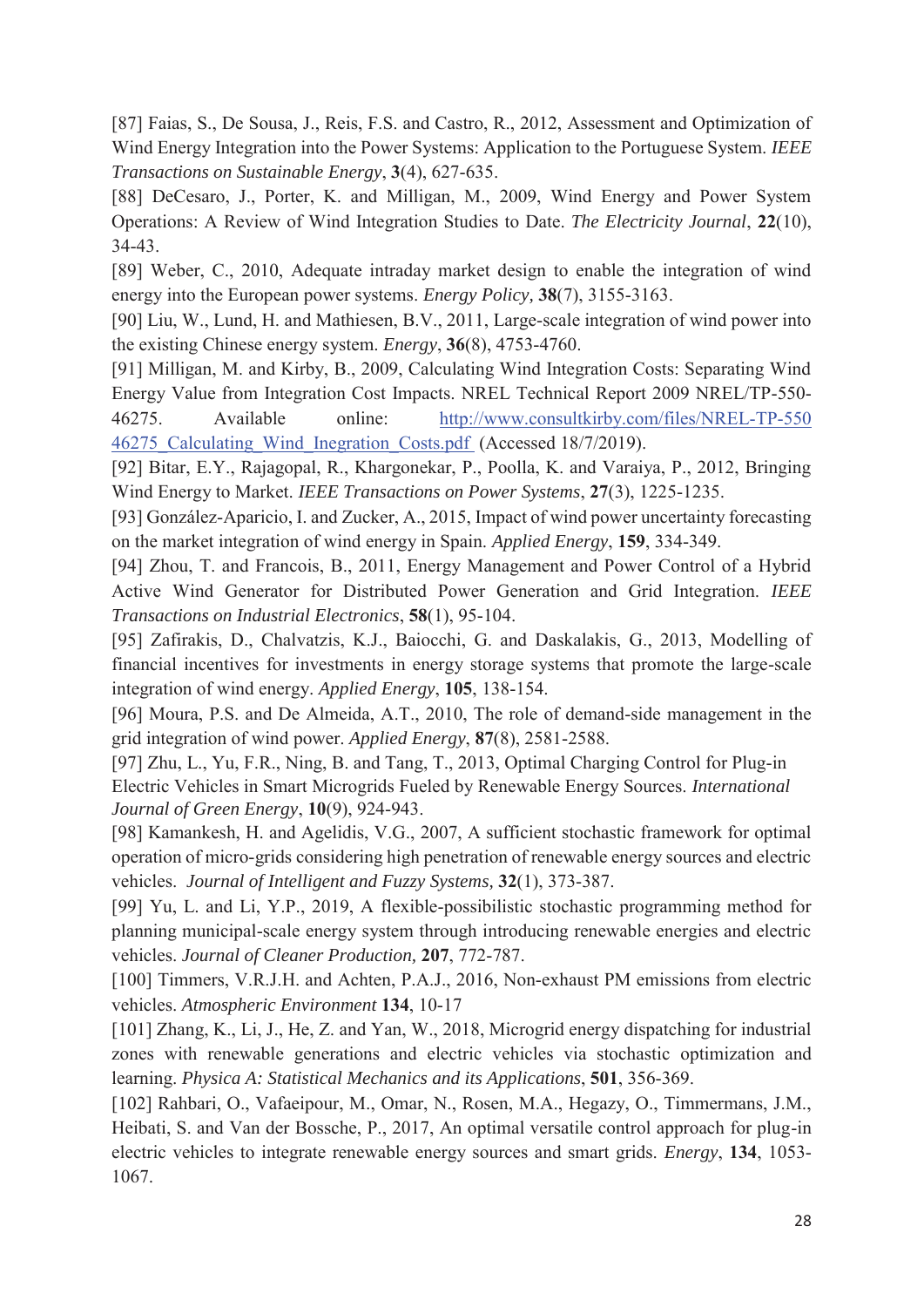[103] Divshali, P.H., Choi, B.J. and Liang, H., 2017, Multi-agent transactive energy management system considering high levels of renewable energy source and electric vehicles. *IET Generation, Transmission & Distribution,* **11**(15), 3713-3721.

[104] Nguyen, H., Zhang, C.S. and Zhang, J., 2016, Dynamic Demand Control of Electric Vehicles to Support Power Grid with High Penetration Level of Renewable Energy. *IEEE Transactions on Transportation Electrification*, **2**(1), 66-75.

[105] Attia, M., Sedjelmaci, H., Senouci, S.M. and El-Hassane, E.H., 2016, Game model to optimally combine electric vehicles with green and non-green sources into an end-to-end smart grid architecture. *Journal of Network and Computer Applications*, **72**, 1-13.

[106] Suganya, S., Raja, C., Srinivasan, D. and Venkatesh, P., 2018, Smart utilization of renewable energy sources in a microgrid system integrated with plug-in hybrid electric vehicles. *International Journal of Energy Research*, **42**(3), 1210-1224.

[107] Kamalinia, S., Wu, L. and Shahidehpour, M., 2014, Stochastic Midterm Coordination of Hydro and Natural Gas Flexibilities for Wind Energy Integration. *IEEE Transactions on Sustainable Energy*, **5**(4), 1070–1079.

[108] EU Renewable Energy Directive 2018/2001. Available online: https://eurlex.europa.eu/legal-content/EN/TXT/PDF/?uri=CELEX:32018L2001&from=EN (Accessed 18/7/2019).

[109] EU 2012 Energy Efficiency Directive (2012/27/EU). Available online:

https://ec.europa.eu/energy/en/topics/energy-efficiency/energy-efficiency-directive (Accessed 18/7/2019).

[110] Clean energy for all Europeans. Available online:

https://ec.europa.eu/energy/en/topics/energy-strategy-and-energy-union/clean-energy-alleuropeans (Accessed 18/7/2019).

[111] EU National Energy Efficiency Action Plans. Available online:

https://ec.europa.eu/energy/en/topics/energy-efficiency/energy-efficiency-directive/nationalenergy-efficiency-action-plans (Accessed 18/7/2019).

[112] EU National Energy & Climate plans. Available online:

https://ec.europa.eu/energy/en/topics/energy-strategy-and-energy-union/governance-energyunion/national-energy-climate-plans (Accessed 18 July 2019).

[113] Colmenar-Santos, A., Campíñez-Romero, S., Pérez-Molina, C. and Castro-Gil, M., 2012, Profitability analysis of grid-connected photovoltaic facilities for household electricity selfsufficiency. *Energy Policy*, **51**, 749-764.

[114] French initiative to encourage electrical self-consumption June 2019. Available online: https://translate.googleusercontent.com/translate\_c?depth=1&hl=en&prev=search&rurl=trans late.google.com&sl=fr&sp=nmt4&u=https://www.actu-

environnement.com/ae/news/francois-de-rugy-relance-appel-offres-autoconsommationsolaire-industrie-tertiaire-agricole-

33642.php4&xid=17259,15700022,15700186,15700190,15700256,15700259&usg=ALkJrhg aSJSawg6QZu2Oj7uHaAj5rkm3zg (Accessed 18/7/2019).

[115] French Climate Plan 1 Planet 1 plan. Available online:

https://www.tresor.economie.gouv.fr/Articles/6d47bddb-1d14-4597-8878-

785ab59fc529/files/3d3c0615-0213-46b2-bb67-63956440d6ca (Accessed 18/7/2019).